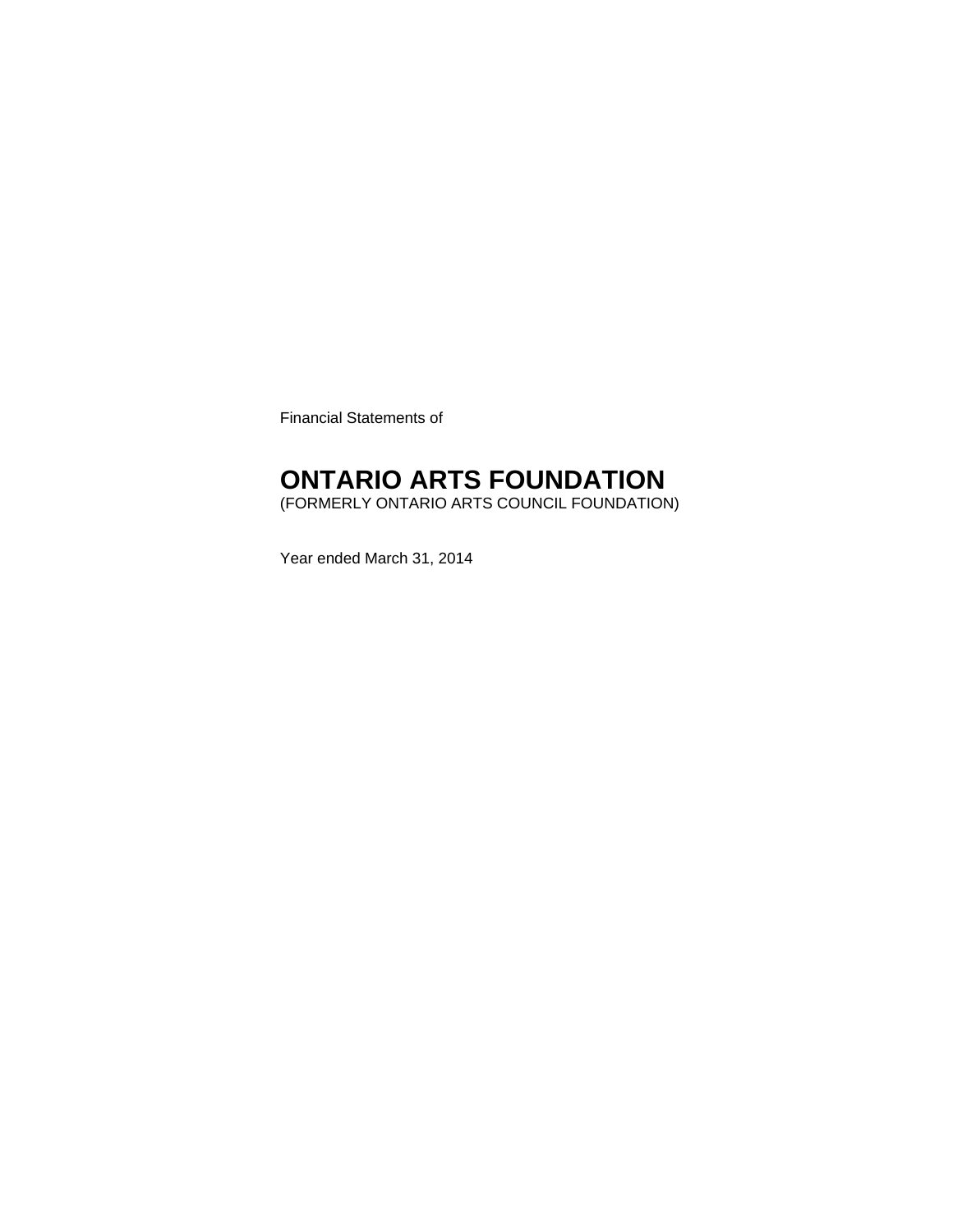

**KPMG LLP**<br>
Yonge Corporate Centre<br>
Yonge Corporate Centre<br>
Tax (416) 228-7123 Yonge Corporate Centre Fax 4100 Yonge Street Suite 200 **Internet** www.kpmg.ca Toronto ON M2P 2H3 Canada

### **INDEPENDENT AUDITORS' REPORT**

To the Board of Directors of Ontario Arts Foundation

We have audited the accompanying financial statements of Ontario Arts Foundation (formerly Ontario Arts Council Foundation), which comprise the statement of financial position as at March 31, 2014, the statements of remeasurement gains and losses, operations and changes in fund balances and cash flows for the year then ended, and notes, comprising a summary of significant accounting policies and other explanatory information.

#### *Management's Responsibility for the Financial Statements*

Management is responsible for the preparation and fair presentation of these financial statements in accordance with Canadian public sector accounting standards, and for such internal control as management determines is necessary to enable the preparation of financial statements that are free from material misstatement, whether due to fraud or error.

#### *Auditors' Responsibility*

Our responsibility is to express an opinion on these financial statements based on our audit. We conducted our audit in accordance with Canadian generally accepted auditing standards. Those standards require that we comply with ethical requirements and plan and perform the audit to obtain reasonable assurance about whether the financial statements are free from material misstatement.

An audit involves performing procedures to obtain audit evidence about the amounts and disclosures in the financial statements. The procedures selected depend on our judgment, including the assessment of the risks of material misstatement of the financial statements, whether due to fraud or error. In making those risk assessments, we consider internal control relevant to the entity's preparation and fair presentation of the financial statements in order to design audit procedures that are appropriate in the circumstances, but not for the purpose of expressing an opinion on the effectiveness of the entity's internal control. An audit also includes evaluating the appropriateness of accounting policies used and the reasonableness of accounting estimates made by management, as well as evaluating the overall presentation of the financial statements.

We believe that the audit evidence we have obtained is sufficient and appropriate to provide a basis for our audit opinion.

#### *Opinion*

In our opinion, the financial statements present fairly, in all material respects, the financial position of Ontario Arts Foundation (formerly Ontario Arts Council Foundation) as at March 31, 2014, its remeasurement gains and losses, its results of operations, its changes in fund balances and its cash flows for the year then ended in accordance with Canadian public sector accounting standards.

 $k$ *PMG 14* $^{\rho}$ 

Chartered Professional Accountants, Licensed Public Accountants

June 24, 2014 Toronto, Canada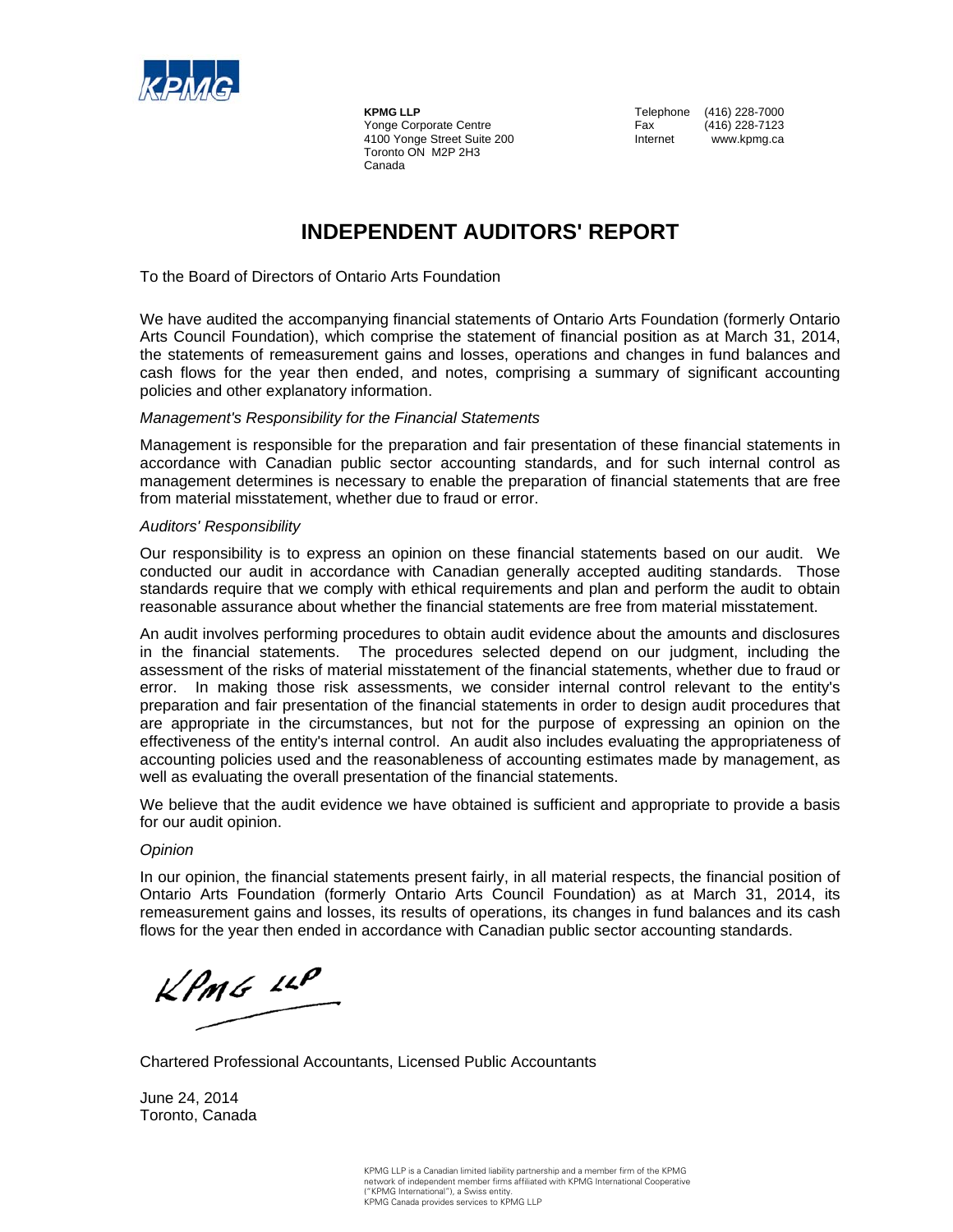(FORMERLY ONTARIO ARTS COUNCIL FOUNDATION)

Statement of Financial Position

March 31, 2014, with comparative figures for 2013

|                                                     |               |                  | 2014             | 2013             |
|-----------------------------------------------------|---------------|------------------|------------------|------------------|
|                                                     |               | Restricted       |                  |                  |
|                                                     |               | and              |                  |                  |
|                                                     | Operating     | Endowment        |                  |                  |
|                                                     | Fund          | Funds            | Total            | Total            |
| <b>Assets</b>                                       |               |                  |                  |                  |
| Current assets:                                     |               |                  |                  |                  |
| Cash                                                | \$<br>289,634 | \$<br>168,214    | \$<br>457,848    | \$<br>325,511    |
| Investments (note 7(a))                             |               | 66,787,580       | 66,787,580       | 61,149,910       |
|                                                     | \$<br>289,634 | \$<br>66,955,794 | \$<br>67,245,428 | \$<br>61,475,421 |
| <b>Current liabilities:</b><br>Accounts payable and |               |                  |                  |                  |
| accrued liabilities (note 3)                        | \$<br>35,549  | \$               | \$<br>35,549     | \$<br>22,526     |
| Fund balances:                                      |               |                  |                  |                  |
| Restricted (Schedule I)                             |               | 718,985          | 718,985          | 2,856,377        |
| Endowment (note 4 and                               |               |                  |                  |                  |
| Schedule I)                                         |               | 53,385,923       | 53,385,923       | 52,632,895       |
| Unrestricted                                        | 254,085       |                  | 254,085          | 209,854          |
| Accumulated                                         |               |                  |                  |                  |
| remeasurement gains                                 |               | 12,850,886       | 12,850,886       | 5,753,769        |
|                                                     | 254,085       | 66,955,794       | 67,209,879       | 61,452,895       |
|                                                     | \$<br>289,634 | \$<br>66,955,794 | \$<br>67,245,428 | \$<br>61,475,421 |

On behalf of the Board thedo κt Director Murcruns Director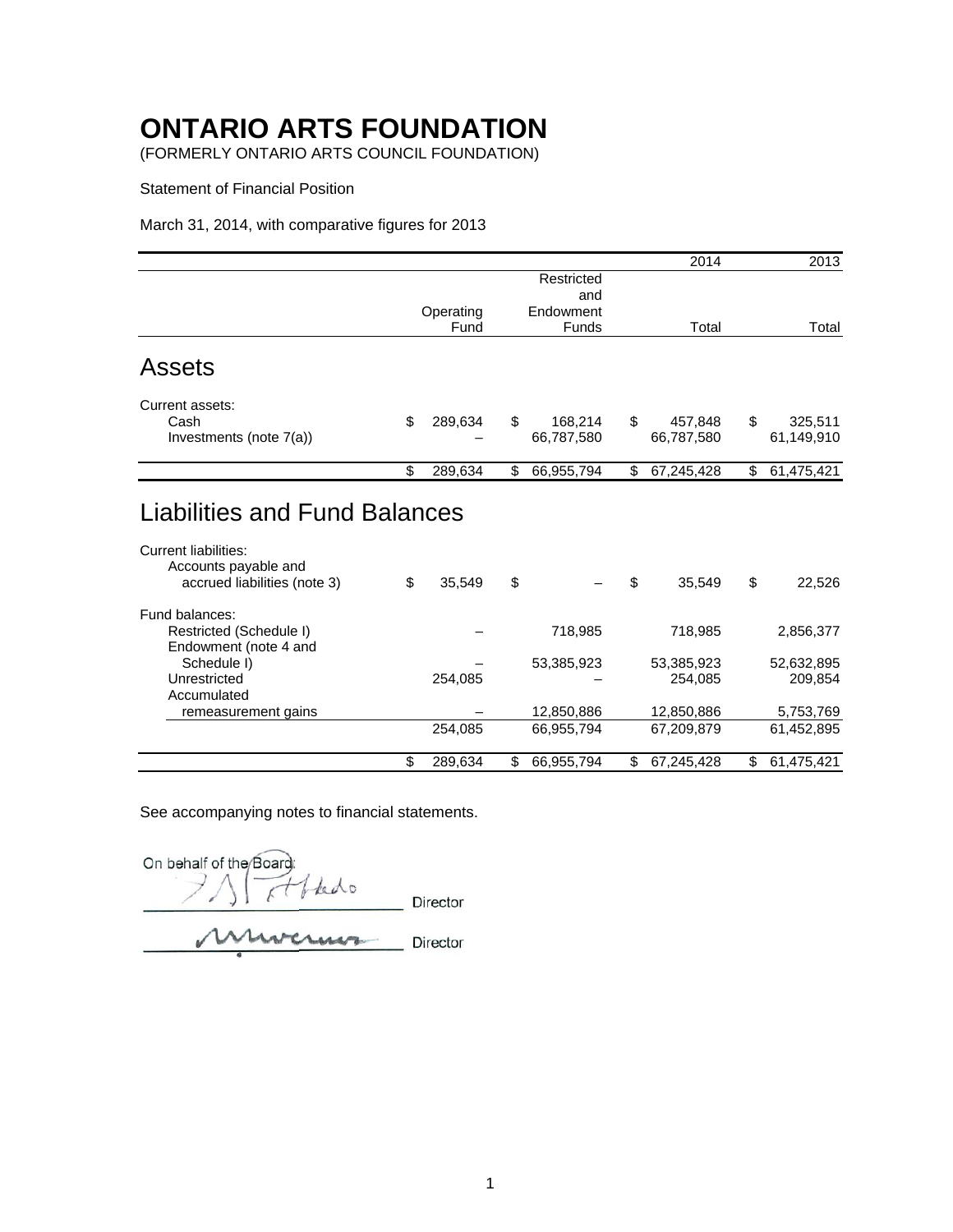(FORMERLY ONTARIO ARTS COUNCIL FOUNDATION)

Statement of Operations and Changes in Fund Balances

Year ended March 31, 2014, with comparative figures for 2013

|                                    |           |                       |               |                        | 2014          | 2013            |
|------------------------------------|-----------|-----------------------|---------------|------------------------|---------------|-----------------|
|                                    |           |                       |               | Restricted and         |               |                 |
|                                    |           | <b>Operating Fund</b> |               | <b>Endowment Funds</b> |               |                 |
|                                    | 2014      | 2013                  | 2014          | 2013                   | Total         | Total           |
| Income:                            |           |                       |               |                        |               |                 |
| Contributions (Schedule I)         | \$        | \$                    | \$<br>845,726 | \$<br>1,475,097        | \$<br>845,726 | \$<br>1,475,097 |
| Fund administration fees (note 5)  | 320,546   | 292,006               |               |                        | 320,546       | 292,006         |
| Investment gain (note 7(b))        | 4,496     | 5,909                 | 1,554,427     | 1,460,773              | 1,558,923     | 1,466,682       |
|                                    | 325,042   | 297,915               | 2,400,153     | 2,935,870              | 2,725,195     | 3,233,785       |
| Expenditures:                      |           |                       |               |                        |               |                 |
| Awards and payout (note 6 and      |           |                       |               |                        |               |                 |
| Schedule I)                        |           |                       | 2,955,064     | 3,124,715              | 2,955,064     | 3,124,715       |
| Expenses (note 5 and Schedule I)   | 280,811   | 278,001               | 829,453       | 794,754                | 1,110,264     | 1,072,755       |
|                                    | 280,811   | 278,001               | 3,784,517     | 3,919,469              | 4,065,328     | 4,197,470       |
| Excess (deficiency) of income over |           |                       |               |                        |               |                 |
| expenditures                       | 44,231    | 19,914                | (1, 384, 364) | (983, 599)             | (1,340,133)   | (963, 685)      |
| Fund balances, beginning of year   | 209,854   | 189,940               | 61,243,041    | 56,472,871             | 61,452,895    | 56,662,811      |
| Net remeasurement gains            |           |                       | 7,097,117     | 5,753,769              | 7,097,117     | 5,753,769       |
| Fund balances, end of year         | \$254,085 | 209,854<br>\$         | \$ 66,955,794 | \$61,243,041           | \$67,209,879  | \$61,452,895    |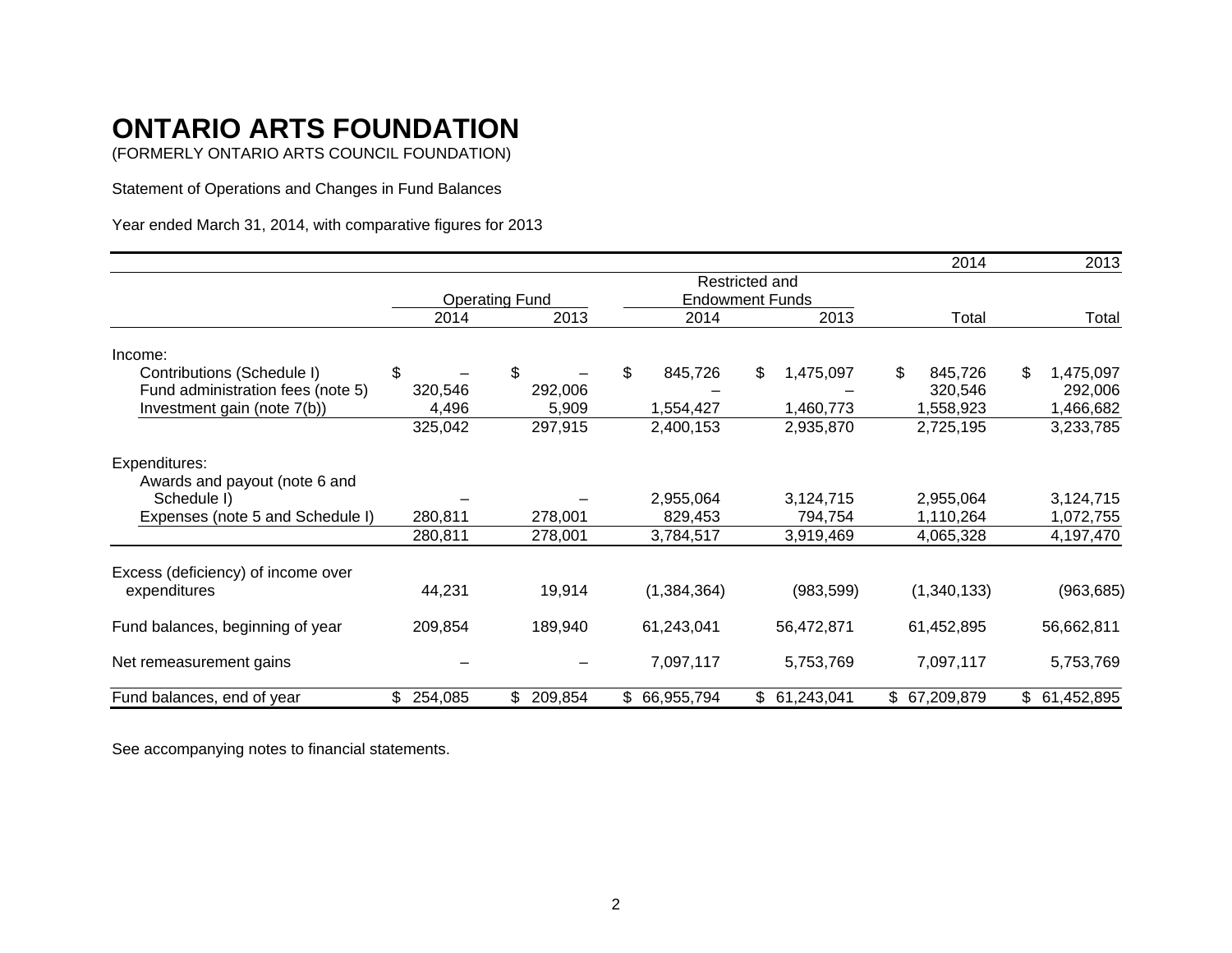(FORMERLY ONTARIO ARTS COUNCIL FOUNDATION)

Statement of Remeasurement Gains and Losses

Year ended March 31, 2014, with comparative figures for 2013

|                                                    | 2014            | 2013        |
|----------------------------------------------------|-----------------|-------------|
| Accumulated remeasurement gains, beginning of year | 5,753,769<br>S. | S           |
| Net remeasurement gains for the year               | 7,097,117       | 5,753,769   |
| Accumulated remeasurement gains, end of year       | 12,850,886      | \$5,753,769 |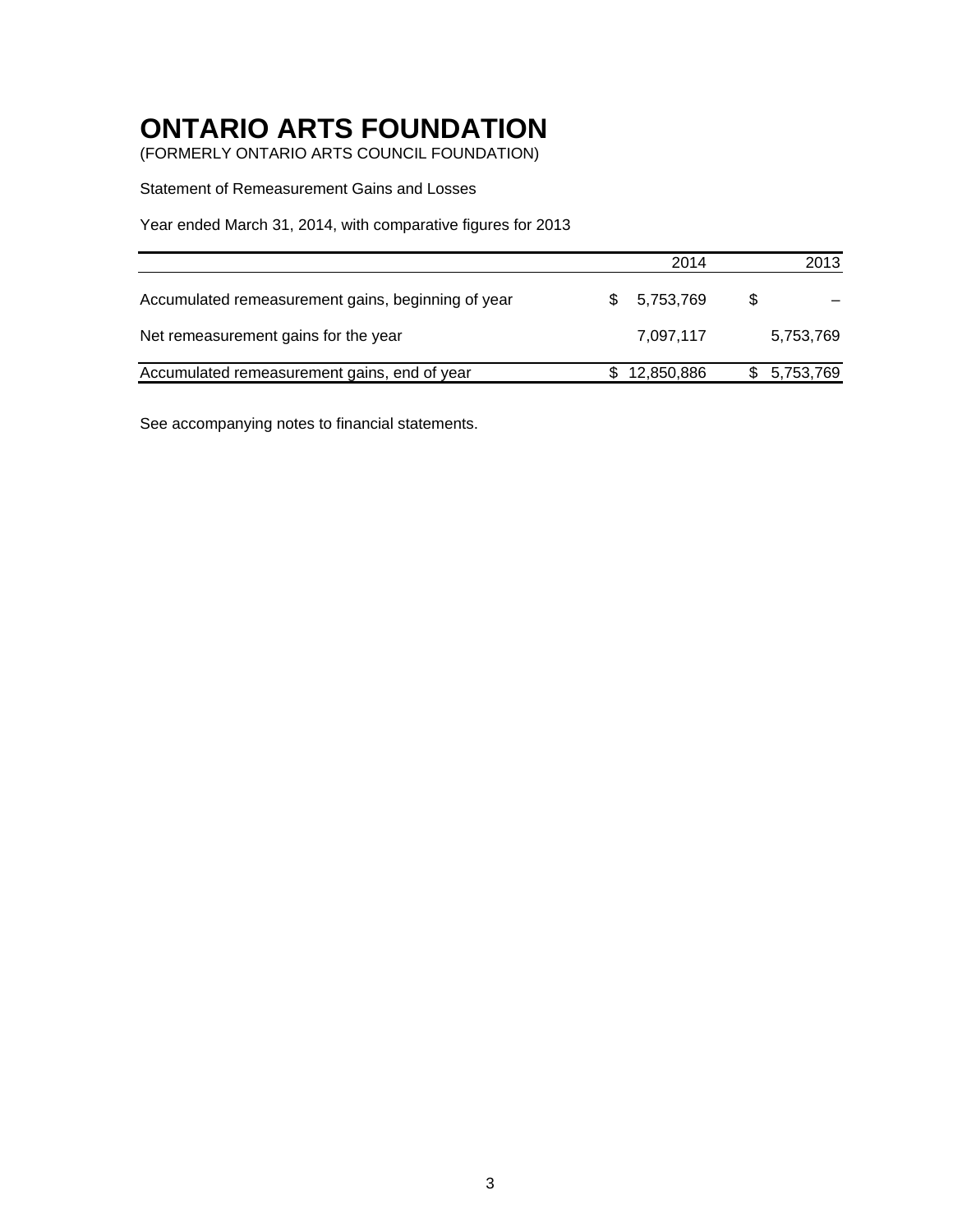(FORMERLY ONTARIO ARTS COUNCIL FOUNDATION)

Statement of Cash Flows

Year ended March 31, 2014, with comparative figures for 2013

|                                                | 2014              | 2013             |
|------------------------------------------------|-------------------|------------------|
| Cash provided by (used in):                    |                   |                  |
| Operating activities:                          |                   |                  |
| Deficiency of income over expenditures         | \$<br>(1,340,133) | \$<br>(963, 685) |
| Loss (gain) on sale of investments (note 7(b)) | 350,862           | (133, 570)       |
| Income distributions (note 7(b))               | (1,903,412)       | (1,326,414)      |
| Change in non-cash operating working capital:  |                   |                  |
| Increase (decrease) in accounts payable        |                   |                  |
| and accrued liabilities                        | 13,023            | (9,823)          |
|                                                | (2,879,660)       | (2,433,492)      |
| Investing activities:                          |                   |                  |
| Purchase of investments                        | (4,729,610)       | (3,741,572)      |
| Proceeds from sale of investments              | 7,741,607         | 6,066,921        |
|                                                | 3,011,997         | 2,325,349        |
| Increase (decrease) in cash                    | 132,337           | (108, 143)       |
| Cash, beginning of year                        | 325,511           | 433,654          |
| Cash, end of year                              | \$<br>457,848     | \$<br>325,511    |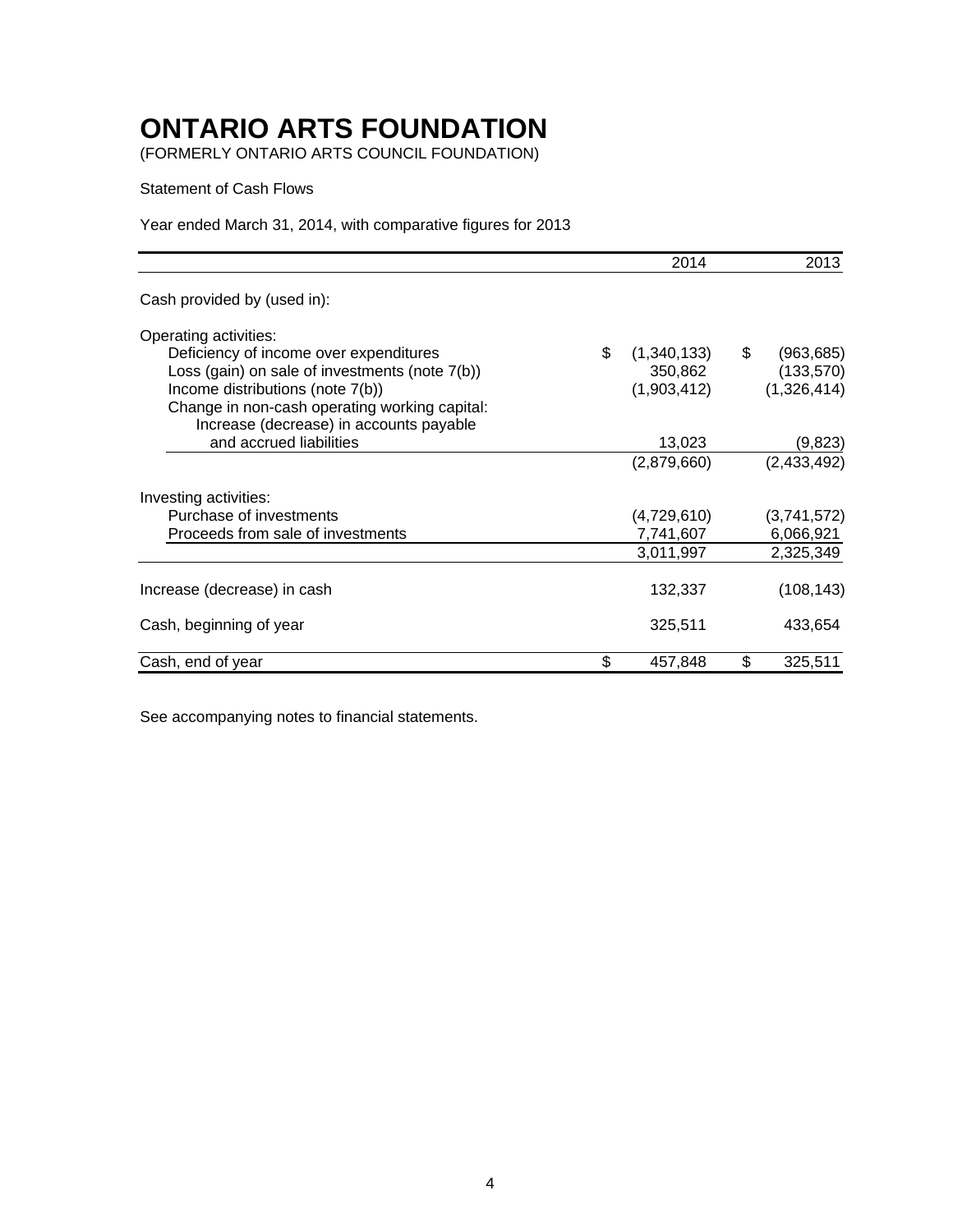(FORMERLY ONTARIO ARTS COUNCIL FOUNDATION)

Notes to Financial Statements

Year ended March 31, 2014

Ontario Arts Foundation (the "Foundation") was incorporated under the Corporations Act (Ontario) on October 15, 1991 as a corporation without share capital and is a registered charity under the Income Tax Act (Canada). The Foundation was established:

- (a) to receive and maintain a fund or funds to apply all or part of the principal and income therefrom to charitable organizations, which are also registered charities under the Income Tax Act (Canada);
- (b) to provide scholarships for study or research in the arts in Ontario or elsewhere; and
- (c) to make awards to persons for outstanding accomplishments in the arts in Ontario or elsewhere.

Effective October 15, 2013, the legal name of the Foundation was changed from Ontario Arts Council Foundation to Ontario Arts Foundation.

#### **1. Significant accounting policies:**

(a) Basis of presentation:

The financial statements have been prepared by management in accordance with the Canadian public sector accounting standards for government not-for-profit organizations.

The Foundation follows the restricted fund method of accounting for contributions.

(b) Fund accounting:

Resources are classified for accounting and reporting purposes into funds that are held in accordance with their specified purposes.

The Operating Fund accounts for the Foundation's administrative activities. This fund reports unrestricted resources.

The Restricted Fund and Endowment Fund are restricted as follows:

- (i) internally by the Foundation; or
- (ii) by the terms specified by donors in their trust agreements; or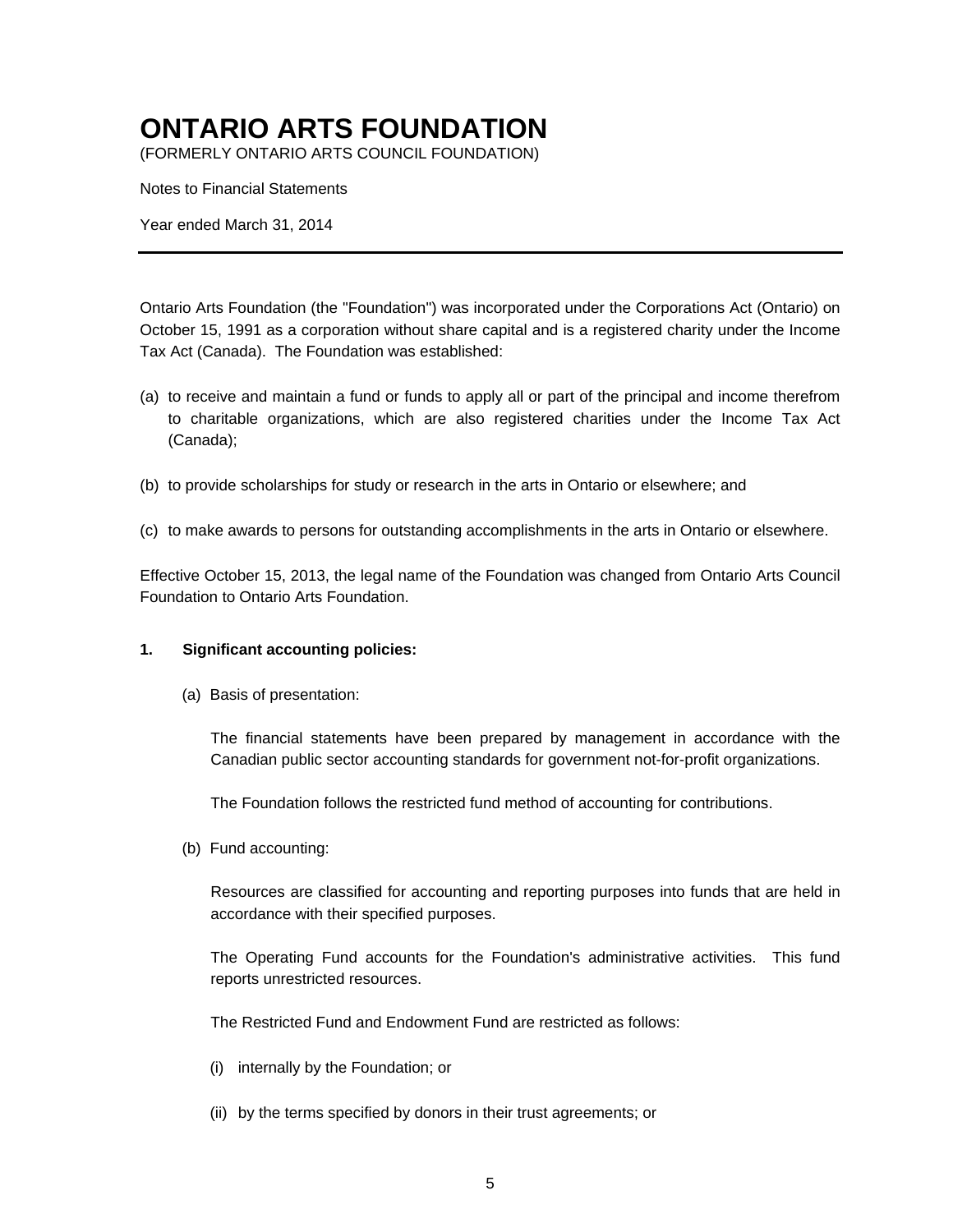(FORMERLY ONTARIO ARTS COUNCIL FOUNDATION)

Notes to Financial Statements (continued)

Year ended March 31, 2014

#### **1. Significant accounting policies (continued):**

(iii) by the terms of the endowment agreements with the charitable organizations participating in the Ontario Arts Endowment Fund Program and Endowment Incentives Component of the Canada Cultural Investment Fund.

The Board of Directors is responsible for the oversight of the management of the investment portfolio through the managers.

Resources contributed for endowment are non-expendable and are included in the Endowment Fund. These endowment amounts are disclosed in the notes to the financial statements.

(c) Revenue recognition:

Restricted contributions which are expendable are recognized as revenue in the Restricted Fund in the year received or receivable. Contributions for endowment purposes are recognized as revenue in the Endowment Fund in the year received or receivable. Contributions are recognized in the respective fund if the amount to be receivable can be reasonably estimated and collection is reasonably assured.

The cumulative investment income earned (net of investment loss incurred) on the Endowment Fund resources is recognized as revenue of the Restricted Fund. Fund administration fees are recognized as revenue in the Operating Fund as earned in accordance with the agreements and as collectibility is reasonably assured.

(d) Financial instruments:

Financial instruments are recorded at fair value on initial recognition. Derivative instruments and equity instruments that are quoted in an active market are reported at fair value. All other financial instruments are subsequently recorded at cost or amortized cost unless management has elected to carry the instruments at fair value. Management has elected to record all investments at fair value as they are managed and evaluated on a fair value basis.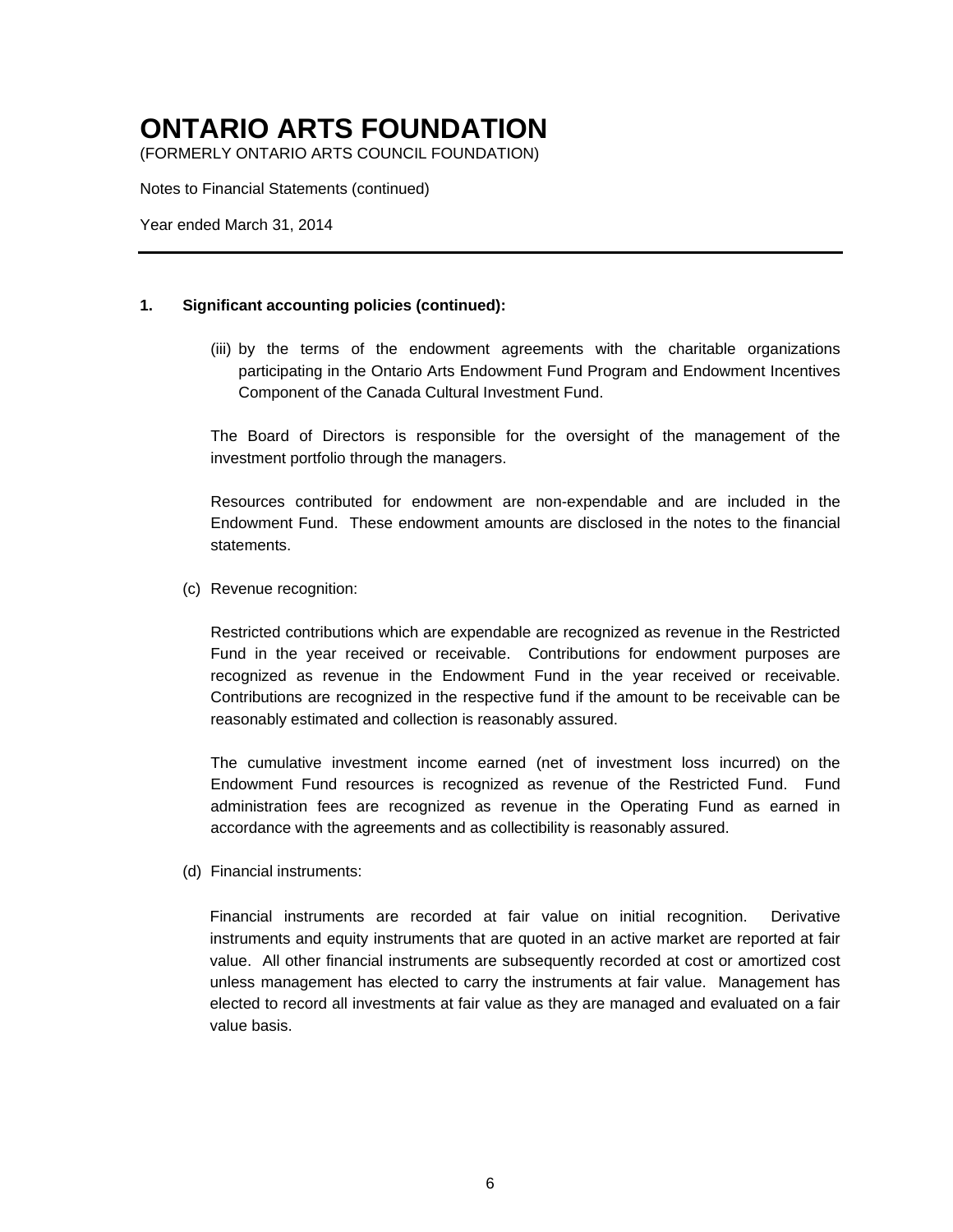(FORMERLY ONTARIO ARTS COUNCIL FOUNDATION)

Notes to Financial Statements (continued)

Year ended March 31, 2014

#### **1. Significant accounting policies (continued):**

Unrealized changes in fair value are recognized in the statement of remeasurement gains and losses until they are realized, when they are transferred to the statement of operations and changes in fund balances.

Transaction costs incurred on the acquisition of financial instruments measured subsequently at fair value are expensed as incurred. All other financial instruments are adjusted by transaction costs incurred on acquisition and financing costs, which are amortized using the straight-line method.

All financial assets are assessed for impairment on an annual basis. When a decline is determined to be other than temporary, the amount of the loss is reported in the statement of operations and changes in fund balances and any unrealized gain is adjusted through the statement of remeasurement gains and losses.

When the asset is sold, the unrealized gains and losses previously recognized in the statement of remeasurement gains and losses are reversed and recognized in the statement of operations and changes in fund balances.

Long-term debt is recorded at cost. The related interest rate swaps are recorded at fair value.

The Public Sector Accounting Standards require an organization to classify fair value measurements using a fair value hierarchy, which includes three levels of information that may be used to measure fair value:

- Level 1 quoted market prices in active markets for identical assets or liabilities;
- Level 2 observable or corroborated inputs, other than Level 1, such as quoted prices for similar assets or liabilities in inactive markets or market data for substantially the full term of the assets or liabilities; and
- Level 3 unobservable inputs that are supported by little or no market activity and that are significant to the fair value of the assets and liabilities.

The fair value measurement for all of the investments held by the Foundation are categorized as Level 2.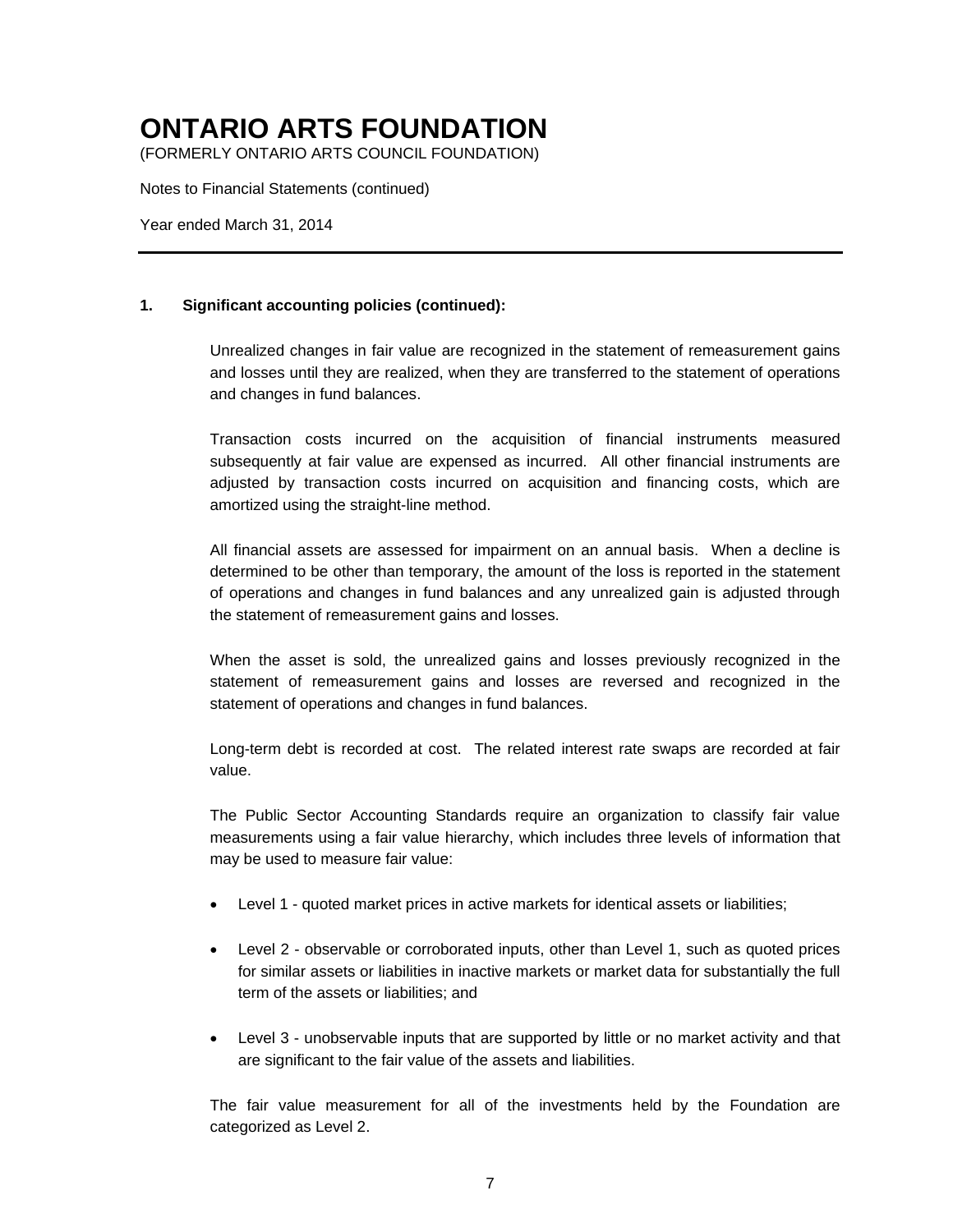(FORMERLY ONTARIO ARTS COUNCIL FOUNDATION)

Notes to Financial Statements (continued)

Year ended March 31, 2014

#### **1. Significant accounting policies (continued):**

(e) Foreign currency:

Foreign currency transactions are recorded at the exchange rate at the time of the transaction.

Assets and liabilities denominated in foreign currencies are recorded at fair value using the exchange rate at the financial statement date. Unrealized foreign exchange gains and losses are recognized in the statement of remeasurement gains and losses. In the period of settlement, the realized foreign exchange gains and losses are recognized in the statement of operations and changes in fund balances and the unrealized balances are reversed from the statement of remeasurement gains and losses.

Foreign currency transactions are recorded at the exchange rate at the time of the transaction.

(f) Use of estimates:

The preparation of financial statements requires management to make estimates and assumptions that affect the reported amounts of assets and liabilities and disclosure of contingent assets and liabilities at the date of the financial statements and the reported amounts of income and expenditures during the year. Actual results could differ from management's best estimates as additional information becomes available in the future.

(g) Employee benefits:

The Foundation follows PSA requirements for accounting for employee future benefits which include post-employment benefits payable upon termination. Under these requirements, the cost of the post-employment benefits paid upon termination is charged to operations annually as earned.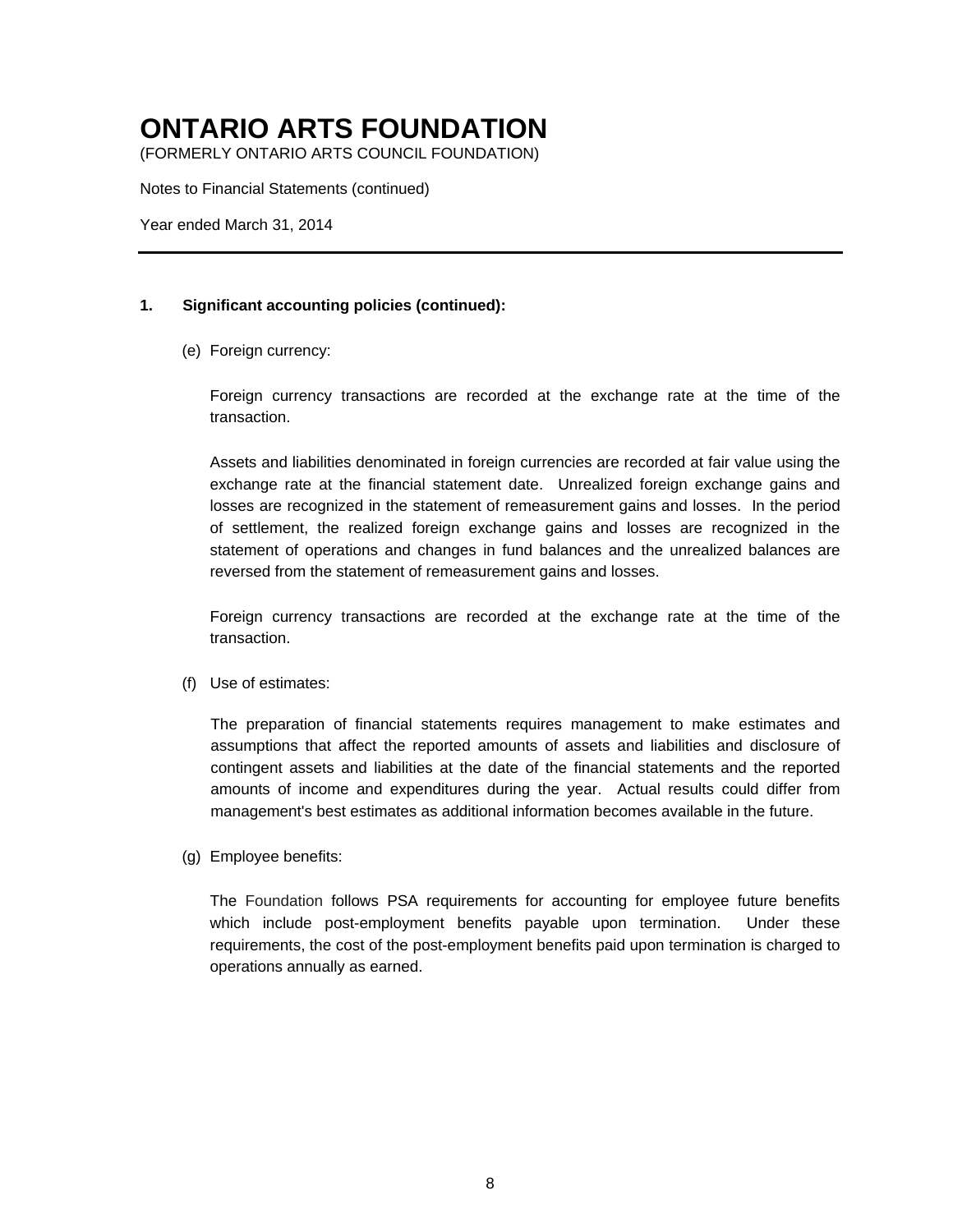(FORMERLY ONTARIO ARTS COUNCIL FOUNDATION)

Notes to Financial Statements (continued)

Year ended March 31, 2014

### **2. (a) Ontario Arts Endowment Fund Program ("AEF"):**

The AEF is a program of the Government of Ontario through the Ministry of Tourism, Culture and Sport administered by the Ontario Arts Foundation. The Ontario government committed \$25 million to the AEF in the May 1998 budget for Phase I of the program, which ran from May 5, 1998 to September 30, 2000, and another \$25 million in the May 2, 2000 budget for Phase II, which originally ran from October 1, 2000 to December 31, 2003, and was extended to June 30, 2004. The March 2007 budget included a further \$10 million for Phase III of the AEF program, which ran from March 22, 2007 to December 31, 2008.

Money contributed and matched under the AEF is held in perpetuity and is non-expendable (note 4).

### **(b) Endowment Incentives Component of the Canada Cultural Investment Fund ("Canadian Heritage Funds"):**

The Department of Canadian Heritage under the Canadian Heritage Funds disburses funding through matching grants of up to one dollar for every dollar raised from private donors, and contributed to a public foundation to create endowment funds or to increase existing ones. The Ontario Arts Foundation holds 18 Canadian Heritage Funds (Schedule III) for the benefit of beneficiary arts organizations, whereby income is paid annually.

The grant received from the Canadian Heritage Funds, together with the equivalent sum raised from private donors and contributed to endowment, must be capitalized in perpetuity.

#### **3. Accounts payable and accrued liabilities and related party transactions:**

During the year, \$6,000 (2013 - \$6,000) in rental fees and \$7,200 (2013 - \$7,200) in service charges were paid to the Ontario Arts Council ("OAC"), a related party. The OAC controls the Foundation in that the OAC's Board of Directors controls the election of the Foundation's Board of Directors.

The above transactions are in the normal course of operations and are measured at the exchange value (the amount of consideration established and agreed to by the related parties).

At the end of the year, included in accounts payable and accrued liabilities is an amount due to the OAC of nil (2013 - nil), which is in the normal course of operations.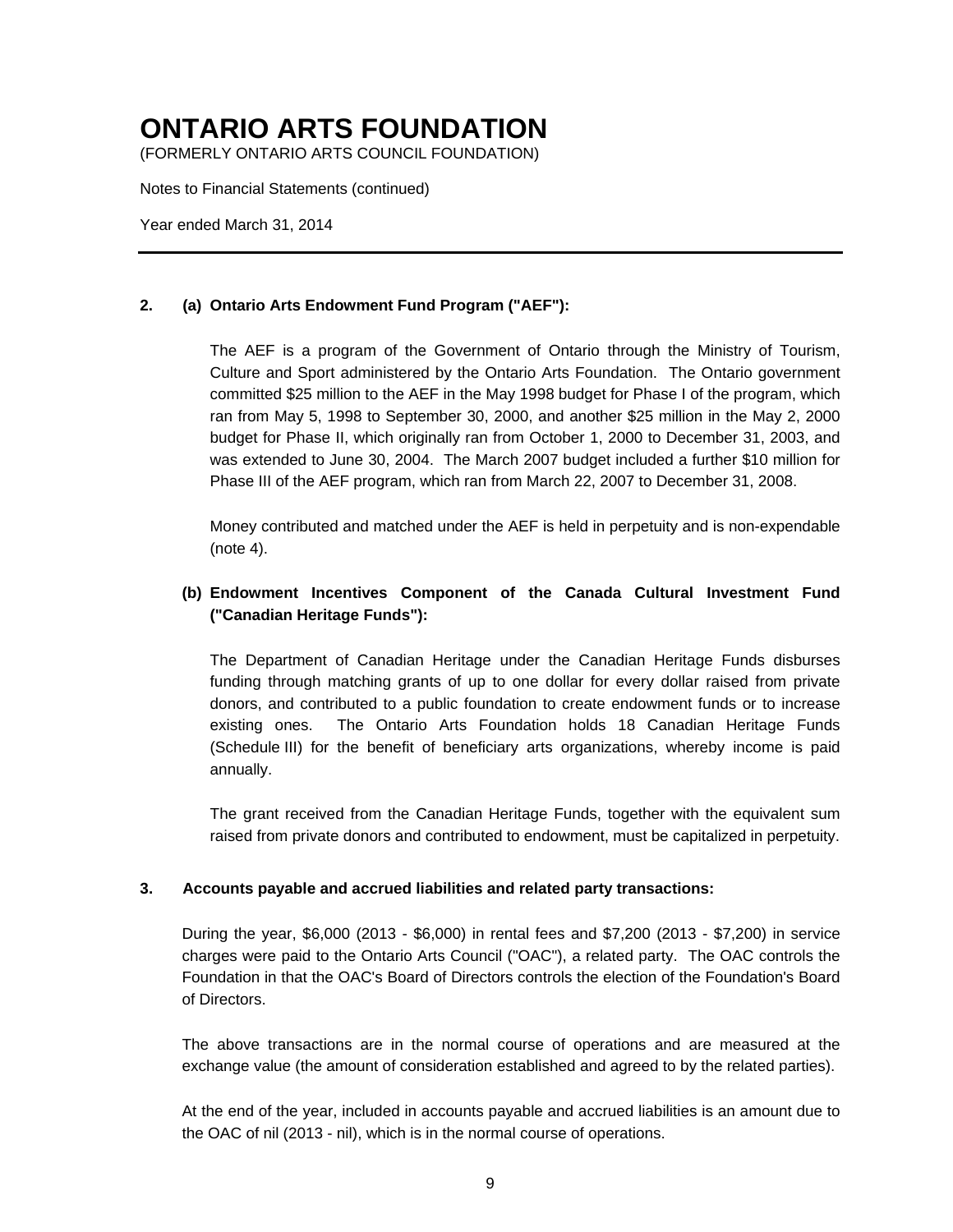(FORMERLY ONTARIO ARTS COUNCIL FOUNDATION)

Notes to Financial Statements (continued)

Year ended March 31, 2014

#### **4. Endowment Fund balances:**

Included in fund balances (Schedule I) are the non-expendable or endowment portions. These amounts are as follows:

|                                          | 2014             | 2013             |
|------------------------------------------|------------------|------------------|
| Ontario Arts Endowment Fund              | 46,227,641<br>S. | 45,923,563<br>S. |
| Endowment Incentives Component of        |                  |                  |
| the Canada Cultural Investment Fund      | 5,332,543        | 4,956,343        |
| Tafelmusik Baroque Orchestra Horst Dantz |                  |                  |
| and Don Quick Endowed Fund               | 1,222,750        | 1,150,000        |
| Paul de Hueck and Norman Walford Fund    | 219,188          | 219,188          |
| Hugh D. McKellar Fund                    | 120,000          | 120,000          |
| Laura Ciruls Painting Fund               | 103,402          | 103,402          |
| Louis Applebaum Composers Fund           | 82,992           | 82,992           |
| Mary Jolliffe Fund                       | 45,789           | 45,789           |
| <b>Orford String Quartet Fund</b>        | 18,220           | 18,220           |
| Christina and Louis Quilico Fund         | 13,398           | 13,398           |
|                                          | 53.385.923       | 52.632.895       |

The aggregate market value of the individual Ontario Arts Endowment Funds, as shown in Schedule II, is \$56,873,242 (2013 - \$52,382,889). The aggregate endowment portion of the individual Ontario Arts Endowment Funds is \$46,277,641 (2013 - \$45,923,563), as shown above. The difference between the aggregate market value and the aggregate endowment portion is undistributed income in the amount of \$10,595,601 (2013 - \$6,459,326).

The aggregate market value of the individual funds established under Endowment Incentives Component of the Canada Cultural Investment Fund, as shown in Schedule III, is \$6,469,522 (2013 - \$5,610,945). The aggregate endowment portion of the individual is \$5,332,543 (2013 - \$4,956,343), as shown above. The difference between the aggregate market value and the aggregate endowment portion is undistributed income in the amount of \$1,136,979 (2013 - \$654,602).

No payout or award will be made from any fund where there is an undistributed loss or where it would lead to an undistributed loss.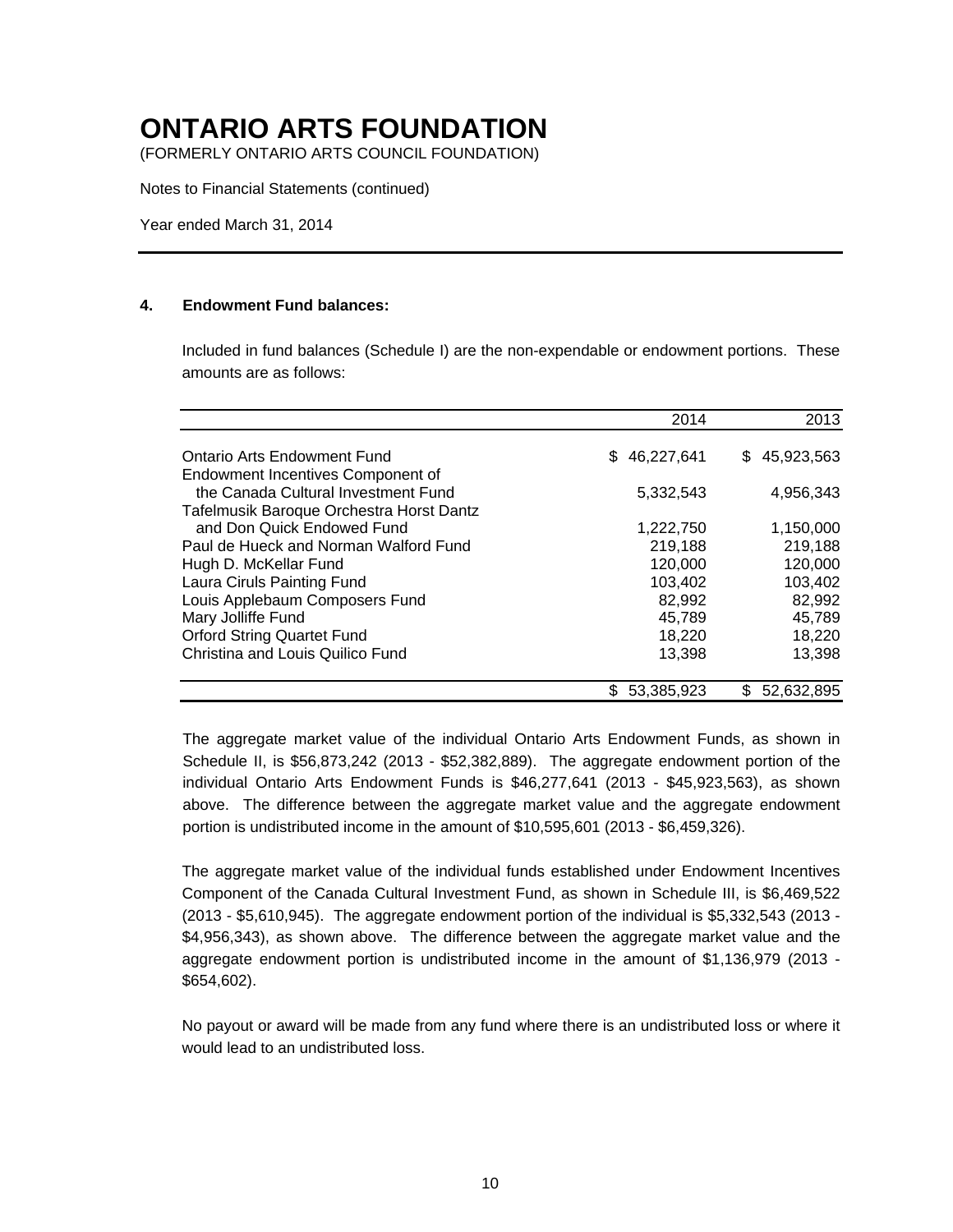(FORMERLY ONTARIO ARTS COUNCIL FOUNDATION)

Notes to Financial Statements (continued)

Year ended March 31, 2014

#### **5. Fund administration fees and investment management fees:**

Administration fees are charged by the Foundation for providing day-to-day administrative support and services to the Restricted and Endowment Funds held by the Foundation. As permitted in the respective agreements establishing the funds, the Foundation has levied an administration fee, either on a fixed or percentage basis, on the funds held or on the annual investment income earned by the funds held by the Foundation. These fees, totalling \$320,546 (2013 - \$292,006), are included in the income of the Operating Fund and the expenditures of the Restricted and Endowment Funds (Schedule I).

Investment management and incentive fees are levied by the investment managers in the aggregate and charged to the funds on a pro rata basis. Management fees are charged based on a fixed rate, and where applicable, incentive fees are charged based on investment performance, and may fluctuate year to year. These fees are included in the expenditures of the Restricted and Endowment Funds (Schedule I).

#### **6. Awards and payout:**

Included in awards and payout (Schedule I) is the following:

Payout of income to fund awards, the amount is determined by the terms of the agreements with donors, and in the absence of such terms, calculated at the three-year rolling average of 4.75% of market value at December 31, 2013 for the year ended March 31, 2014.

#### **7. Investments and investment gain of the Restricted Fund:**

|                           | 2014 | 2013 |
|---------------------------|------|------|
|                           |      |      |
| Cash and cash equivalents | 6%   |      |
| Canadian equities         | 19%  | 17%  |
| Foreign equities          | 39%  | 34%  |
| Fixed income securities   | 26%  | 35%  |
| Alternative               | 10%  | 14%  |

(a) The mix of investment funds is as follows: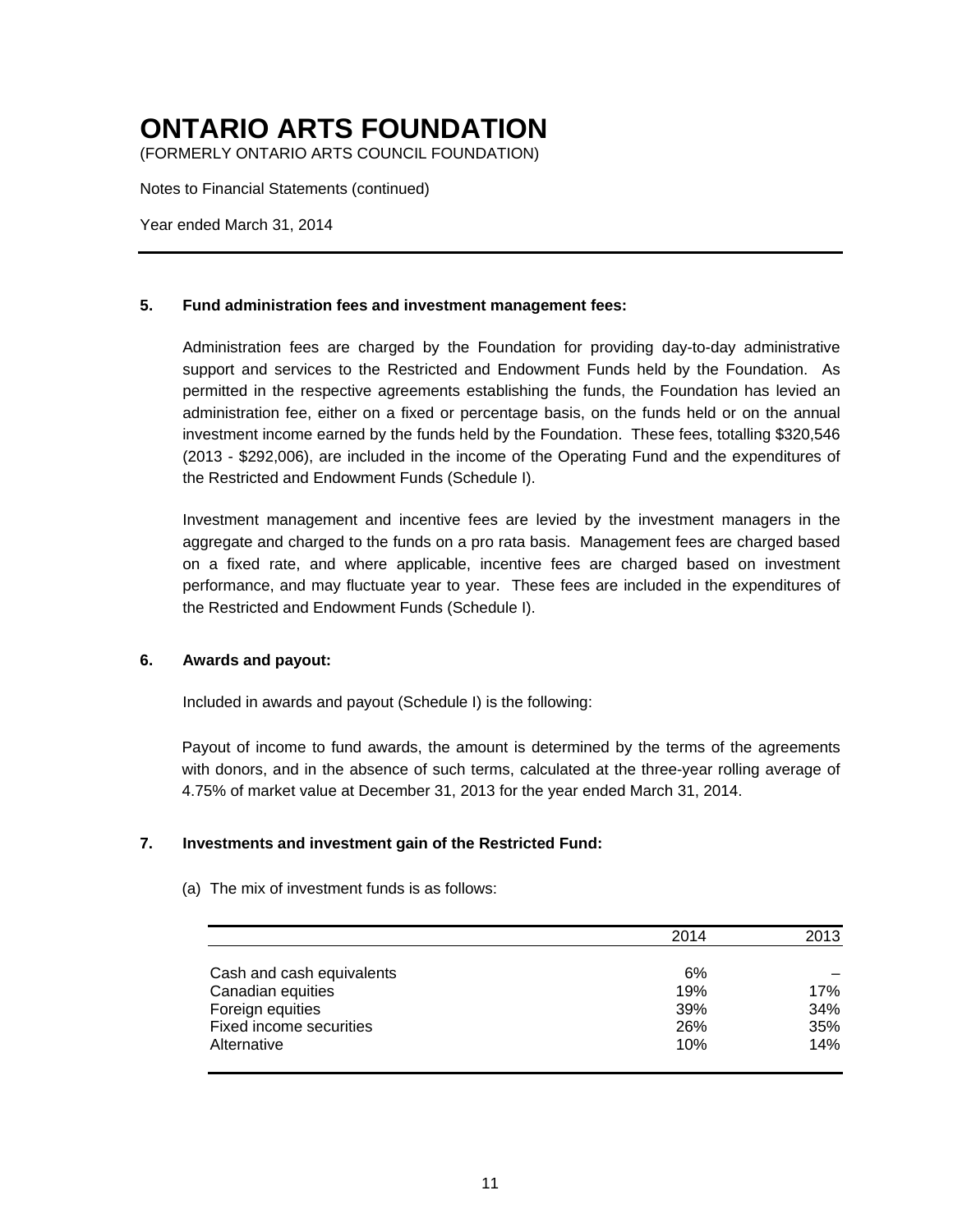(FORMERLY ONTARIO ARTS COUNCIL FOUNDATION)

Notes to Financial Statements (continued)

Year ended March 31, 2014

#### **7. Investments and investment gain of the Restricted Fund (continued):**

The Foundation currently holds \$17,364,771 (2013 - \$21,402,469) in fixed income securities that are exposed to interest rate risk. The coupons range from 0.25% to 8.50% (2013 - 0.03% to 10.95%). The Foundation is also exposed to other risk in its investment holdings (note 8(b) and (c)).

#### (b) Net investment gain comprises the following:

|                                                                                    | 2014                                   | 2013                        |
|------------------------------------------------------------------------------------|----------------------------------------|-----------------------------|
| Gain (loss) on sale of investments<br>Income distributions<br><b>Bank interest</b> | \$<br>(350, 862)<br>1,903,412<br>1.877 | 133,570<br>1,326,414<br>789 |
|                                                                                    | 1,554,427                              | 1,460,773                   |

#### **8. Financial instruments:**

(a) Liquidity risk:

Liquidity risk is the risk that the Foundation will be unable to fulfill its obligations on a timely basis or at a reasonable cost. The Foundation manages its liquidity risk by monitoring its operating requirements. The Foundation prepares budget and cash forecasts to ensure it has sufficient funds to fulfill its obligations.

Accounts payable and accrued liabilities are generally due within 60 days of receipt of an invoice.

There have been no significant changes to the liquidity risk exposure from 2013.

(b) Interest rate and foreign currency risk:

Interest rate risk is the risk that the market value of the Foundation's investments will fluctuate due to changes in market interest rates. To properly manage the Foundation's interest rate risk, appropriate guidelines on the weighting and duration for the bonds and other fixed income investments are set and monitored.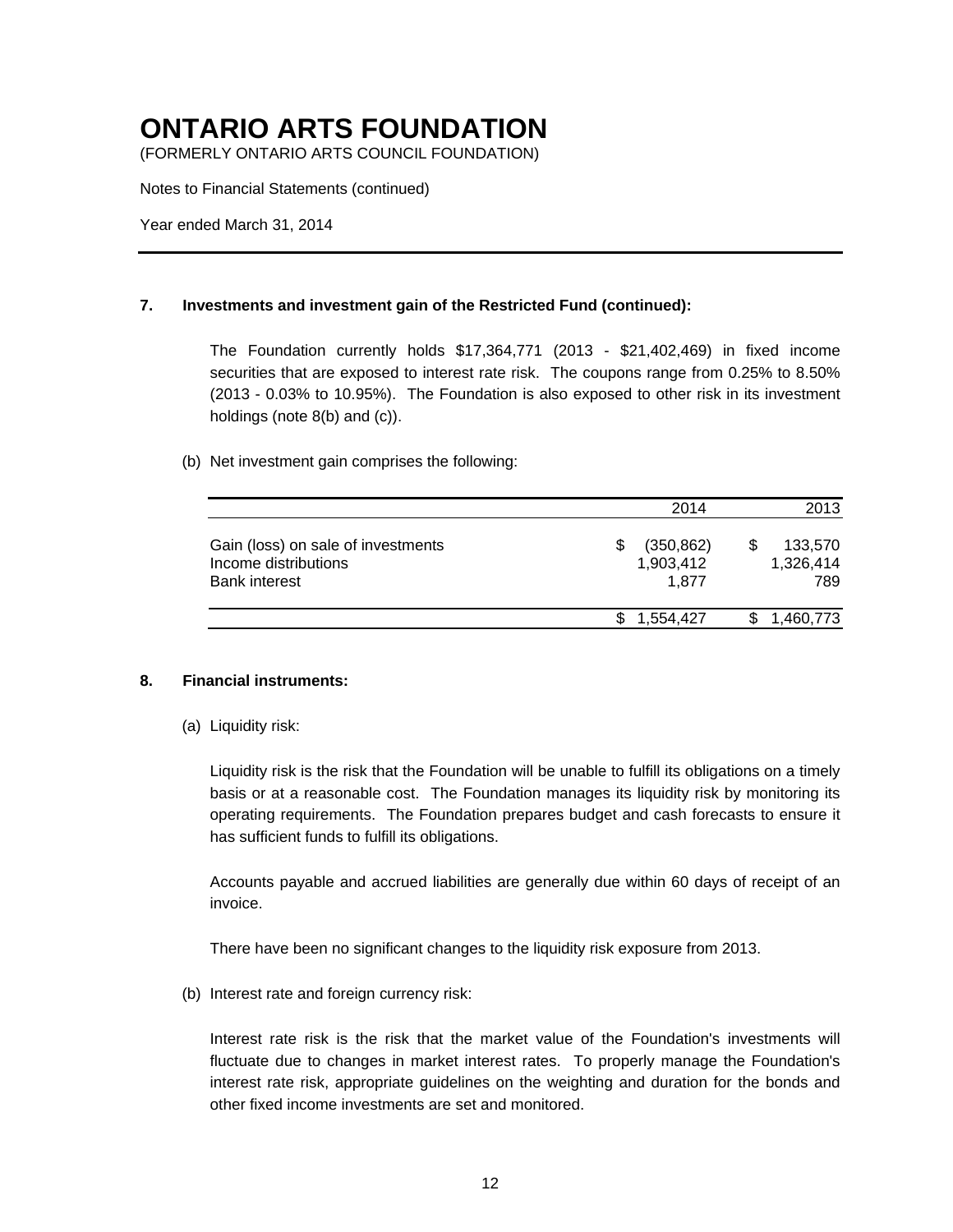(FORMERLY ONTARIO ARTS COUNCIL FOUNDATION)

Notes to Financial Statements (continued)

Year ended March 31, 2014

#### **8. Financial instruments (continued):**

Foreign currency risk is the risk that the value or future cash flows of a financial instrument will fluctuate because of changes in foreign exchange rates. The Foundation primarily invests in financial instruments and enters into transactions denominated in various foreign currencies, other than its measurement currency. Consequently, the Foundation is exposed to risk that the exchange rates of the various currencies may change in a manner that has an adverse effect on the value of the portion of the Foundation's assets or liabilities denominated in currencies other than the Canadian dollar.

#### (c) Market risk:

Market risk arises as a result of trading equities and fixed income securities. Fluctuations in the market expose the Foundation to a risk of loss. The Foundation uses two (2013 three) professional investment managers to advise on investment risks, asset selection and mix to achieve an appropriate balance between risks and returns. The Board of Directors of the Foundation monitors investments decisions and results and meets regularly with the managers.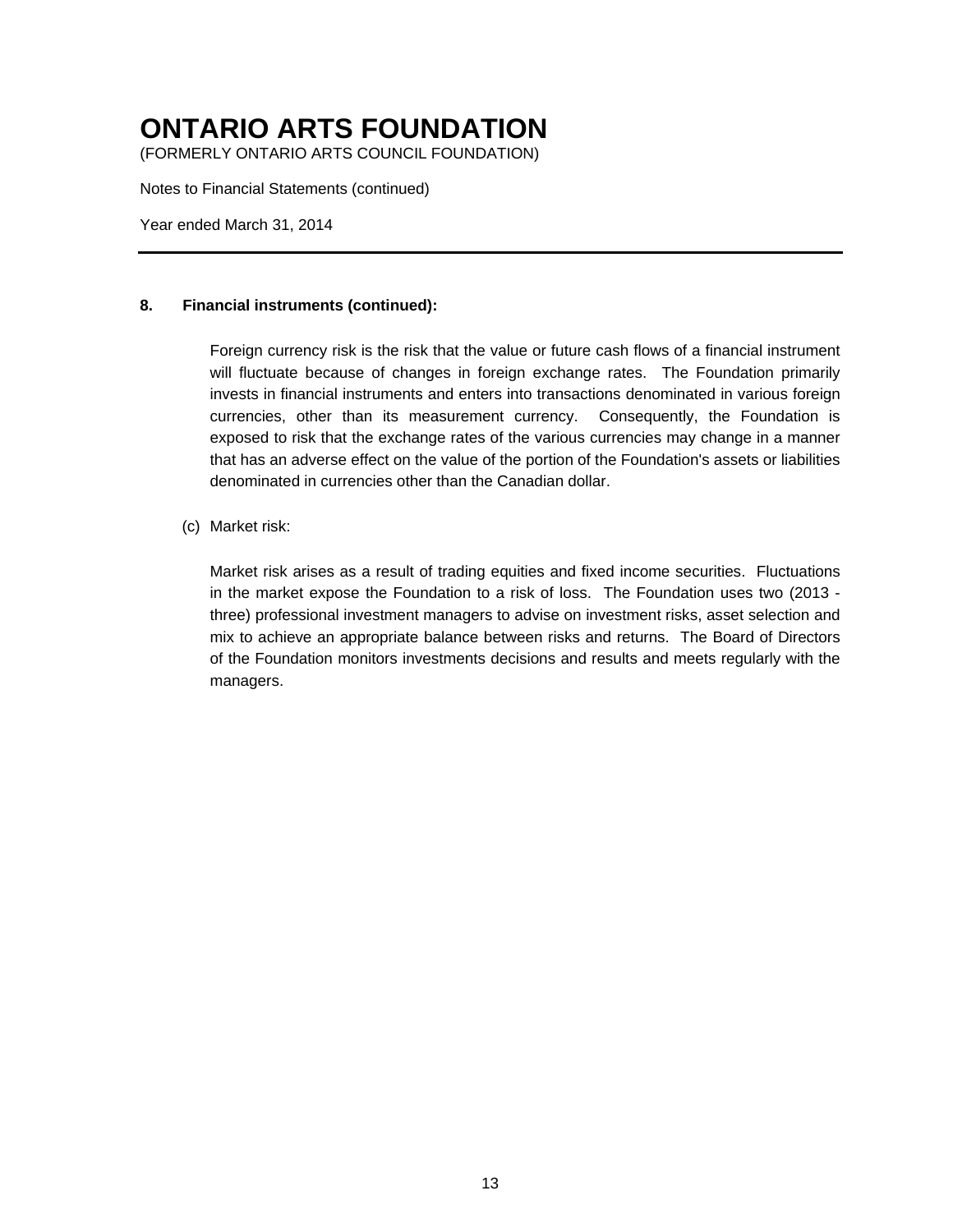#### **Schedule I Ontario Arts Foundation Schedule of Restricted and Endowment Funds**

|                                                              | <b>Fund</b><br><b>Balances</b><br>March 31, 2013 |     | <b>Contributions</b><br><b>Received</b> | <b>Investment</b><br><b>Income</b> |     | <b>Expenses</b><br>(Note 5) | Awards<br>and Payout<br>(Note 6) | <b>Fund</b><br><b>Balances</b><br>March 31, 2014 |
|--------------------------------------------------------------|--------------------------------------------------|-----|-----------------------------------------|------------------------------------|-----|-----------------------------|----------------------------------|--------------------------------------------------|
|                                                              |                                                  |     |                                         |                                    |     |                             |                                  |                                                  |
| Arts Endowment Funds (Schedule II) (Note 2 (a))              | \$<br>52,382,889                                 | -\$ | 277,392 \$                              | 7,367,112 \$                       |     | $(698, 776)$ \$             | $(2,455,375)$ \$                 | 56,873,242                                       |
| Endowment Incentives Component of the Canada                 |                                                  |     |                                         |                                    |     |                             |                                  |                                                  |
| Cultural Investment Fund Program (Schedule III) (Note 2 (b)) | 5,610,945                                        |     | 376,200                                 | 839,569                            |     | (78, 800)                   | (278, 392)                       | 6,469,522                                        |
| Tafelmusik Baroque Orchestra Horst Dantz and Don Quick       | 1,310,280                                        |     | 72,750                                  | 189,168                            |     | (17, 985)                   | (61, 433)                        | 1,492,780                                        |
| Virgina Cooper Fund                                          | 509,919                                          |     |                                         | 69,852                             |     | (6,613)                     | (15,000)                         | 558,158                                          |
| Paul de Hueck and Norman Walford Fund                        | 411,251                                          |     |                                         | 56,840                             |     | (5, 341)                    | (20,000)                         | 442,750                                          |
| Ontario Arts Foundation Arts Scholarship Fund                | 217,048                                          |     |                                         | 30,596                             |     | (2,893)                     |                                  | 244,751                                          |
| Hugh D. McKellar Fund                                        | 153,023                                          |     |                                         | 20,773                             |     | (1,970)                     | (5,664)                          | 166,162                                          |
| Louis Applebaum Composers Fund                               | 134,911                                          |     |                                         | 19,016                             |     | (1,799)                     |                                  | 152,128                                          |
| Laura Ciruls Painting Fund                                   | 123,499                                          |     |                                         | 17,155                             |     | (1,613)                     | (4,500)                          | 134,541                                          |
| William and Mary Corcoran Craft Fund                         | 61,496                                           |     |                                         | 8,273                              |     | (786)                       | (2,800)                          | 66,183                                           |
| Tim Sims Encouragement Fund                                  | 61,367                                           |     | 29                                      | 8,082                              |     | (5,832)                     | (5,000)                          | 58,646                                           |
| Wuchien Michael Than Foundation Fund                         | 32,740                                           |     | 45,000                                  | 311                                |     | (1,680)                     | (22, 500)                        | 53,871                                           |
| Gina Wilkinson Fund                                          | 42,778                                           |     | 3,804                                   | 6,347                              |     | (601)                       | (2,000)                          | 50,328                                           |
| K. M. Hunter Charitable Foundation                           | 48,000                                           |     | 51,000                                  |                                    |     | (3,000)                     | (48,000)                         | 48,000                                           |
| <b>Orford String Quartet Fund</b>                            | 41,575                                           |     |                                         | 5,864                              |     | (555)                       |                                  | 46,884                                           |
| Mary Jolliffe Fund                                           | 41,053                                           |     |                                         | 5,362                              |     | (516)                       | (4,400)                          | 41,499                                           |
| Christina and Louis Quilico Fund                             | 24,952                                           |     | 5,000                                   | 2,216                              |     | (232)                       | (13,000)                         | 18,936                                           |
| Christopher Dedrick Music Fund                               | 16,420                                           |     |                                         | 2,313                              |     | (219)                       |                                  | 18,514                                           |
| Douglas James Dales Fund                                     | 10,559                                           |     |                                         | 1,488                              |     | (143)                       |                                  | 11,904                                           |
| <b>Richard Vaillancourt Fund</b>                             | 8,336                                            |     | 2,250                                   | 1,177                              |     | (98)                        | (5,000)                          | 6,665                                            |
| <b>Eldred Family Fund</b>                                    |                                                  |     | 300                                     | 31                                 |     | (2)                         |                                  | 329                                              |
| <b>Ruth Schwartz Foundation</b>                              |                                                  |     | 12,000                                  |                                    |     |                             | (12,000)                         |                                                  |
|                                                              | \$<br>61,243,041                                 | \$  | 845,726                                 | \$<br>8,651,544                    | -\$ | $(829, 453)$ \$             | $(2,955,064)$ \$                 | 66,955,794                                       |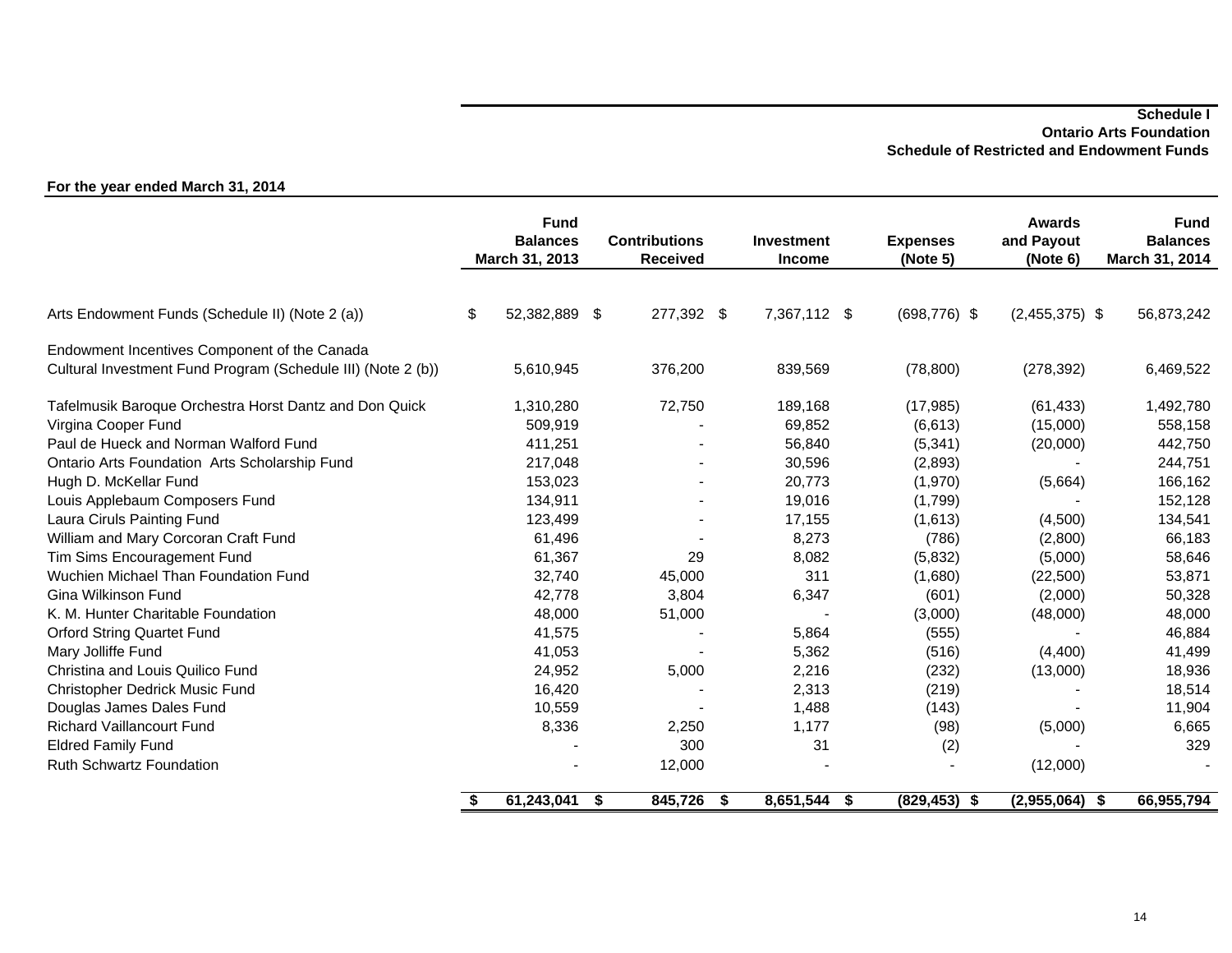#### **For the year ended March 31, 2014**

| <b>Ontario Arts Endowment Funds</b><br><b>Individual Funds</b><br>\$<br>\$<br>15,946 \$<br>$(1,513)$ \$<br>4th Line Theatre Company<br>113,745 \$<br>-\$<br>$(5,376)$ \$<br>122,802<br>$\blacksquare$<br>$\blacksquare$<br>1,712<br>12,205<br>(161)<br>13,179<br>A Space<br>(577)<br>Agnes Etherington Art Centre<br>497,356<br>69,730<br>(6,615)<br>(23, 507)<br>536,964<br>2,166<br>Algonquin Arts Council<br>15,453<br>(205)<br>(730)<br>16,684<br>9,510<br>(903)<br>(3, 207)<br>Amabile Choirs of London, Canada<br>67,850<br>73,250<br>Amadeus Choir of Greater Toronto<br>10,506<br>(996)<br>(3,542)<br>80,906<br>74,938<br>$\blacksquare$<br>1,016<br>Amici Chamber Ensemble<br>(95)<br>7,242<br>(342)<br>7,821<br>784<br>(75)<br>5,606<br>(265)<br>Arcady<br>6,050<br>73,777<br>10,344<br>(980)<br>(3, 487)<br>Arraymusic<br>79,654<br>120,728<br>16,929<br>130,345<br>Art Gallery of Algoma<br>(1,606)<br>(5,706)<br>399,966<br>3,099,538<br>Art Gallery of Hamilton<br>2,741,643<br>130,000<br>(38, 025)<br>(134, 046)<br>$\blacksquare$<br>Art Gallery of Mississauga<br>12,453<br>1,744<br>(165)<br>13,443<br>(589)<br>87,990<br>12,337<br>(1, 170)<br>Art Gallery of Northumberland<br>(4, 159)<br>94,998<br>Art Gallery of Peterborough<br>111,891<br>120,803<br>15,688<br>(1,488)<br>(5,288)<br>$\overline{\phantom{a}}$<br>22,793<br>Art Gallery of Sudbury / Galerie d'art de Sudbury<br>162,576<br>(2, 163)<br>(7,684)<br>175,522<br>66,237<br>(6, 282)<br>(22, 330)<br>510,081<br>Art Gallery of Windsor<br>472,456<br>39,282<br>Art Gallery of York University<br>36,384<br>5,102<br>(484)<br>(1,720)<br>$\overline{a}$<br>4,076<br>Art Starts Neighbourhood Cultural Centre<br>29,069<br>(386)<br>(1, 374)<br>31,385<br>797<br>5,686<br>(76)<br>(269)<br>6,138<br>Artengine<br>2,393<br>(226)<br><b>Artheart Community Art Centre</b><br>17,065<br>(807)<br>18,425<br>622<br>(61)<br>Arts Council of Sault Ste. Marie and District<br>4,445<br>(210)<br>4,796<br>36,136<br>(3, 426)<br>Arts Etobicoke<br>257,736<br>(12, 182)<br>278,264<br>37,786<br>Arts for Children and Youth<br>269,519<br>(3,584)<br>290,983<br>(12, 738)<br>6,081<br>(576)<br>Arts Ottawa East-Est<br>43,367<br>(2,050)<br>46,822<br>B.A.A.N.N. Theatre Centre<br>52,565<br>48,688<br>6,826<br>(648)<br>(2,301)<br>٠<br><b>Ballet Creole</b><br>41,366<br>5,801<br>(552)<br>(1, 955)<br>44,660<br>Ballet Jörgen Canada<br>167,058<br>1,000<br>23,496<br>(2, 228)<br>(7,896)<br>181,430<br>6,979<br><b>Bluewater Summer Playhouse</b><br>49,790<br>(663)<br>(2, 353)<br>53,753<br>31,389<br>(2, 977)<br>241,721<br><b>Blyth Festival</b><br>223,891<br>(10, 582)<br>7,584<br>(718)<br>(2, 557)<br>58,403<br>54,094<br><b>Brampton Arts Council</b><br>7,244<br>(686)<br><b>Brantford Symphony Orchestra Association</b><br>51,666<br>(2, 442)<br>55,782<br>2,079<br>(197)<br>14,828<br>(701)<br>16,009<br><b>Brockville Concert Association</b><br>35,263<br><b>Brott Music Festival</b><br>251,522<br>(3, 346)<br>(11, 888)<br>271,551<br>$\blacksquare$<br>162,309<br><b>Buddies in Bad Times Theatre</b><br>22,757<br>(2, 157)<br>(7,671)<br>175,238<br><b>Burlington Art Centre</b><br>501,336<br>70,286<br>(6,667)<br>(23, 695)<br>541,260<br>C The Visual Arts Foundation<br>83,457<br>11,698<br>(1, 110)<br>(3,944)<br>90,101<br>$\overline{\phantom{a}}$<br>15,277<br>(1, 449)<br>C.C.M.C. Music Gallery<br>108,968<br>(5, 150)<br>117,646<br>32,685<br>(3, 100)<br><b>Cambridge Galleries</b><br>233,138<br>(11, 019)<br>251,704<br>÷ |                         | <b>Fund</b><br><b>Balances</b><br>March 31, 2013 | <b>Contributions</b><br><b>Received</b> | <b>Transfers</b><br><b>Between Funds</b> | Investment<br>Income | <b>Expenses</b> | Payout    | <b>Fund</b><br><b>Balances</b><br>March 31, 2014 |
|-------------------------------------------------------------------------------------------------------------------------------------------------------------------------------------------------------------------------------------------------------------------------------------------------------------------------------------------------------------------------------------------------------------------------------------------------------------------------------------------------------------------------------------------------------------------------------------------------------------------------------------------------------------------------------------------------------------------------------------------------------------------------------------------------------------------------------------------------------------------------------------------------------------------------------------------------------------------------------------------------------------------------------------------------------------------------------------------------------------------------------------------------------------------------------------------------------------------------------------------------------------------------------------------------------------------------------------------------------------------------------------------------------------------------------------------------------------------------------------------------------------------------------------------------------------------------------------------------------------------------------------------------------------------------------------------------------------------------------------------------------------------------------------------------------------------------------------------------------------------------------------------------------------------------------------------------------------------------------------------------------------------------------------------------------------------------------------------------------------------------------------------------------------------------------------------------------------------------------------------------------------------------------------------------------------------------------------------------------------------------------------------------------------------------------------------------------------------------------------------------------------------------------------------------------------------------------------------------------------------------------------------------------------------------------------------------------------------------------------------------------------------------------------------------------------------------------------------------------------------------------------------------------------------------------------------------------------------------------------------------------------------------------------------------------------------------------------------------------------------------------------------------------------------------------------------------------------------------------------------------------------------------------------------------------------------------------------------------------------------------------------------------------------------------------------------------------------------------------------------------------------------------------------------|-------------------------|--------------------------------------------------|-----------------------------------------|------------------------------------------|----------------------|-----------------|-----------|--------------------------------------------------|
|                                                                                                                                                                                                                                                                                                                                                                                                                                                                                                                                                                                                                                                                                                                                                                                                                                                                                                                                                                                                                                                                                                                                                                                                                                                                                                                                                                                                                                                                                                                                                                                                                                                                                                                                                                                                                                                                                                                                                                                                                                                                                                                                                                                                                                                                                                                                                                                                                                                                                                                                                                                                                                                                                                                                                                                                                                                                                                                                                                                                                                                                                                                                                                                                                                                                                                                                                                                                                                                                                                                                           |                         |                                                  |                                         |                                          |                      |                 |           |                                                  |
|                                                                                                                                                                                                                                                                                                                                                                                                                                                                                                                                                                                                                                                                                                                                                                                                                                                                                                                                                                                                                                                                                                                                                                                                                                                                                                                                                                                                                                                                                                                                                                                                                                                                                                                                                                                                                                                                                                                                                                                                                                                                                                                                                                                                                                                                                                                                                                                                                                                                                                                                                                                                                                                                                                                                                                                                                                                                                                                                                                                                                                                                                                                                                                                                                                                                                                                                                                                                                                                                                                                                           |                         |                                                  |                                         |                                          |                      |                 |           |                                                  |
|                                                                                                                                                                                                                                                                                                                                                                                                                                                                                                                                                                                                                                                                                                                                                                                                                                                                                                                                                                                                                                                                                                                                                                                                                                                                                                                                                                                                                                                                                                                                                                                                                                                                                                                                                                                                                                                                                                                                                                                                                                                                                                                                                                                                                                                                                                                                                                                                                                                                                                                                                                                                                                                                                                                                                                                                                                                                                                                                                                                                                                                                                                                                                                                                                                                                                                                                                                                                                                                                                                                                           |                         |                                                  |                                         |                                          |                      |                 |           |                                                  |
|                                                                                                                                                                                                                                                                                                                                                                                                                                                                                                                                                                                                                                                                                                                                                                                                                                                                                                                                                                                                                                                                                                                                                                                                                                                                                                                                                                                                                                                                                                                                                                                                                                                                                                                                                                                                                                                                                                                                                                                                                                                                                                                                                                                                                                                                                                                                                                                                                                                                                                                                                                                                                                                                                                                                                                                                                                                                                                                                                                                                                                                                                                                                                                                                                                                                                                                                                                                                                                                                                                                                           |                         |                                                  |                                         |                                          |                      |                 |           |                                                  |
|                                                                                                                                                                                                                                                                                                                                                                                                                                                                                                                                                                                                                                                                                                                                                                                                                                                                                                                                                                                                                                                                                                                                                                                                                                                                                                                                                                                                                                                                                                                                                                                                                                                                                                                                                                                                                                                                                                                                                                                                                                                                                                                                                                                                                                                                                                                                                                                                                                                                                                                                                                                                                                                                                                                                                                                                                                                                                                                                                                                                                                                                                                                                                                                                                                                                                                                                                                                                                                                                                                                                           |                         |                                                  |                                         |                                          |                      |                 |           |                                                  |
|                                                                                                                                                                                                                                                                                                                                                                                                                                                                                                                                                                                                                                                                                                                                                                                                                                                                                                                                                                                                                                                                                                                                                                                                                                                                                                                                                                                                                                                                                                                                                                                                                                                                                                                                                                                                                                                                                                                                                                                                                                                                                                                                                                                                                                                                                                                                                                                                                                                                                                                                                                                                                                                                                                                                                                                                                                                                                                                                                                                                                                                                                                                                                                                                                                                                                                                                                                                                                                                                                                                                           |                         |                                                  |                                         |                                          |                      |                 |           |                                                  |
|                                                                                                                                                                                                                                                                                                                                                                                                                                                                                                                                                                                                                                                                                                                                                                                                                                                                                                                                                                                                                                                                                                                                                                                                                                                                                                                                                                                                                                                                                                                                                                                                                                                                                                                                                                                                                                                                                                                                                                                                                                                                                                                                                                                                                                                                                                                                                                                                                                                                                                                                                                                                                                                                                                                                                                                                                                                                                                                                                                                                                                                                                                                                                                                                                                                                                                                                                                                                                                                                                                                                           |                         |                                                  |                                         |                                          |                      |                 |           |                                                  |
|                                                                                                                                                                                                                                                                                                                                                                                                                                                                                                                                                                                                                                                                                                                                                                                                                                                                                                                                                                                                                                                                                                                                                                                                                                                                                                                                                                                                                                                                                                                                                                                                                                                                                                                                                                                                                                                                                                                                                                                                                                                                                                                                                                                                                                                                                                                                                                                                                                                                                                                                                                                                                                                                                                                                                                                                                                                                                                                                                                                                                                                                                                                                                                                                                                                                                                                                                                                                                                                                                                                                           |                         |                                                  |                                         |                                          |                      |                 |           |                                                  |
|                                                                                                                                                                                                                                                                                                                                                                                                                                                                                                                                                                                                                                                                                                                                                                                                                                                                                                                                                                                                                                                                                                                                                                                                                                                                                                                                                                                                                                                                                                                                                                                                                                                                                                                                                                                                                                                                                                                                                                                                                                                                                                                                                                                                                                                                                                                                                                                                                                                                                                                                                                                                                                                                                                                                                                                                                                                                                                                                                                                                                                                                                                                                                                                                                                                                                                                                                                                                                                                                                                                                           |                         |                                                  |                                         |                                          |                      |                 |           |                                                  |
|                                                                                                                                                                                                                                                                                                                                                                                                                                                                                                                                                                                                                                                                                                                                                                                                                                                                                                                                                                                                                                                                                                                                                                                                                                                                                                                                                                                                                                                                                                                                                                                                                                                                                                                                                                                                                                                                                                                                                                                                                                                                                                                                                                                                                                                                                                                                                                                                                                                                                                                                                                                                                                                                                                                                                                                                                                                                                                                                                                                                                                                                                                                                                                                                                                                                                                                                                                                                                                                                                                                                           |                         |                                                  |                                         |                                          |                      |                 |           |                                                  |
|                                                                                                                                                                                                                                                                                                                                                                                                                                                                                                                                                                                                                                                                                                                                                                                                                                                                                                                                                                                                                                                                                                                                                                                                                                                                                                                                                                                                                                                                                                                                                                                                                                                                                                                                                                                                                                                                                                                                                                                                                                                                                                                                                                                                                                                                                                                                                                                                                                                                                                                                                                                                                                                                                                                                                                                                                                                                                                                                                                                                                                                                                                                                                                                                                                                                                                                                                                                                                                                                                                                                           |                         |                                                  |                                         |                                          |                      |                 |           |                                                  |
|                                                                                                                                                                                                                                                                                                                                                                                                                                                                                                                                                                                                                                                                                                                                                                                                                                                                                                                                                                                                                                                                                                                                                                                                                                                                                                                                                                                                                                                                                                                                                                                                                                                                                                                                                                                                                                                                                                                                                                                                                                                                                                                                                                                                                                                                                                                                                                                                                                                                                                                                                                                                                                                                                                                                                                                                                                                                                                                                                                                                                                                                                                                                                                                                                                                                                                                                                                                                                                                                                                                                           |                         |                                                  |                                         |                                          |                      |                 |           |                                                  |
|                                                                                                                                                                                                                                                                                                                                                                                                                                                                                                                                                                                                                                                                                                                                                                                                                                                                                                                                                                                                                                                                                                                                                                                                                                                                                                                                                                                                                                                                                                                                                                                                                                                                                                                                                                                                                                                                                                                                                                                                                                                                                                                                                                                                                                                                                                                                                                                                                                                                                                                                                                                                                                                                                                                                                                                                                                                                                                                                                                                                                                                                                                                                                                                                                                                                                                                                                                                                                                                                                                                                           |                         |                                                  |                                         |                                          |                      |                 |           |                                                  |
|                                                                                                                                                                                                                                                                                                                                                                                                                                                                                                                                                                                                                                                                                                                                                                                                                                                                                                                                                                                                                                                                                                                                                                                                                                                                                                                                                                                                                                                                                                                                                                                                                                                                                                                                                                                                                                                                                                                                                                                                                                                                                                                                                                                                                                                                                                                                                                                                                                                                                                                                                                                                                                                                                                                                                                                                                                                                                                                                                                                                                                                                                                                                                                                                                                                                                                                                                                                                                                                                                                                                           |                         |                                                  |                                         |                                          |                      |                 |           |                                                  |
|                                                                                                                                                                                                                                                                                                                                                                                                                                                                                                                                                                                                                                                                                                                                                                                                                                                                                                                                                                                                                                                                                                                                                                                                                                                                                                                                                                                                                                                                                                                                                                                                                                                                                                                                                                                                                                                                                                                                                                                                                                                                                                                                                                                                                                                                                                                                                                                                                                                                                                                                                                                                                                                                                                                                                                                                                                                                                                                                                                                                                                                                                                                                                                                                                                                                                                                                                                                                                                                                                                                                           |                         |                                                  |                                         |                                          |                      |                 |           |                                                  |
|                                                                                                                                                                                                                                                                                                                                                                                                                                                                                                                                                                                                                                                                                                                                                                                                                                                                                                                                                                                                                                                                                                                                                                                                                                                                                                                                                                                                                                                                                                                                                                                                                                                                                                                                                                                                                                                                                                                                                                                                                                                                                                                                                                                                                                                                                                                                                                                                                                                                                                                                                                                                                                                                                                                                                                                                                                                                                                                                                                                                                                                                                                                                                                                                                                                                                                                                                                                                                                                                                                                                           |                         |                                                  |                                         |                                          |                      |                 |           |                                                  |
|                                                                                                                                                                                                                                                                                                                                                                                                                                                                                                                                                                                                                                                                                                                                                                                                                                                                                                                                                                                                                                                                                                                                                                                                                                                                                                                                                                                                                                                                                                                                                                                                                                                                                                                                                                                                                                                                                                                                                                                                                                                                                                                                                                                                                                                                                                                                                                                                                                                                                                                                                                                                                                                                                                                                                                                                                                                                                                                                                                                                                                                                                                                                                                                                                                                                                                                                                                                                                                                                                                                                           |                         |                                                  |                                         |                                          |                      |                 |           |                                                  |
|                                                                                                                                                                                                                                                                                                                                                                                                                                                                                                                                                                                                                                                                                                                                                                                                                                                                                                                                                                                                                                                                                                                                                                                                                                                                                                                                                                                                                                                                                                                                                                                                                                                                                                                                                                                                                                                                                                                                                                                                                                                                                                                                                                                                                                                                                                                                                                                                                                                                                                                                                                                                                                                                                                                                                                                                                                                                                                                                                                                                                                                                                                                                                                                                                                                                                                                                                                                                                                                                                                                                           |                         |                                                  |                                         |                                          |                      |                 |           |                                                  |
|                                                                                                                                                                                                                                                                                                                                                                                                                                                                                                                                                                                                                                                                                                                                                                                                                                                                                                                                                                                                                                                                                                                                                                                                                                                                                                                                                                                                                                                                                                                                                                                                                                                                                                                                                                                                                                                                                                                                                                                                                                                                                                                                                                                                                                                                                                                                                                                                                                                                                                                                                                                                                                                                                                                                                                                                                                                                                                                                                                                                                                                                                                                                                                                                                                                                                                                                                                                                                                                                                                                                           |                         |                                                  |                                         |                                          |                      |                 |           |                                                  |
|                                                                                                                                                                                                                                                                                                                                                                                                                                                                                                                                                                                                                                                                                                                                                                                                                                                                                                                                                                                                                                                                                                                                                                                                                                                                                                                                                                                                                                                                                                                                                                                                                                                                                                                                                                                                                                                                                                                                                                                                                                                                                                                                                                                                                                                                                                                                                                                                                                                                                                                                                                                                                                                                                                                                                                                                                                                                                                                                                                                                                                                                                                                                                                                                                                                                                                                                                                                                                                                                                                                                           |                         |                                                  |                                         |                                          |                      |                 |           |                                                  |
|                                                                                                                                                                                                                                                                                                                                                                                                                                                                                                                                                                                                                                                                                                                                                                                                                                                                                                                                                                                                                                                                                                                                                                                                                                                                                                                                                                                                                                                                                                                                                                                                                                                                                                                                                                                                                                                                                                                                                                                                                                                                                                                                                                                                                                                                                                                                                                                                                                                                                                                                                                                                                                                                                                                                                                                                                                                                                                                                                                                                                                                                                                                                                                                                                                                                                                                                                                                                                                                                                                                                           |                         |                                                  |                                         |                                          |                      |                 |           |                                                  |
|                                                                                                                                                                                                                                                                                                                                                                                                                                                                                                                                                                                                                                                                                                                                                                                                                                                                                                                                                                                                                                                                                                                                                                                                                                                                                                                                                                                                                                                                                                                                                                                                                                                                                                                                                                                                                                                                                                                                                                                                                                                                                                                                                                                                                                                                                                                                                                                                                                                                                                                                                                                                                                                                                                                                                                                                                                                                                                                                                                                                                                                                                                                                                                                                                                                                                                                                                                                                                                                                                                                                           |                         |                                                  |                                         |                                          |                      |                 |           |                                                  |
|                                                                                                                                                                                                                                                                                                                                                                                                                                                                                                                                                                                                                                                                                                                                                                                                                                                                                                                                                                                                                                                                                                                                                                                                                                                                                                                                                                                                                                                                                                                                                                                                                                                                                                                                                                                                                                                                                                                                                                                                                                                                                                                                                                                                                                                                                                                                                                                                                                                                                                                                                                                                                                                                                                                                                                                                                                                                                                                                                                                                                                                                                                                                                                                                                                                                                                                                                                                                                                                                                                                                           |                         |                                                  |                                         |                                          |                      |                 |           |                                                  |
|                                                                                                                                                                                                                                                                                                                                                                                                                                                                                                                                                                                                                                                                                                                                                                                                                                                                                                                                                                                                                                                                                                                                                                                                                                                                                                                                                                                                                                                                                                                                                                                                                                                                                                                                                                                                                                                                                                                                                                                                                                                                                                                                                                                                                                                                                                                                                                                                                                                                                                                                                                                                                                                                                                                                                                                                                                                                                                                                                                                                                                                                                                                                                                                                                                                                                                                                                                                                                                                                                                                                           |                         |                                                  |                                         |                                          |                      |                 |           |                                                  |
|                                                                                                                                                                                                                                                                                                                                                                                                                                                                                                                                                                                                                                                                                                                                                                                                                                                                                                                                                                                                                                                                                                                                                                                                                                                                                                                                                                                                                                                                                                                                                                                                                                                                                                                                                                                                                                                                                                                                                                                                                                                                                                                                                                                                                                                                                                                                                                                                                                                                                                                                                                                                                                                                                                                                                                                                                                                                                                                                                                                                                                                                                                                                                                                                                                                                                                                                                                                                                                                                                                                                           |                         |                                                  |                                         |                                          |                      |                 |           |                                                  |
|                                                                                                                                                                                                                                                                                                                                                                                                                                                                                                                                                                                                                                                                                                                                                                                                                                                                                                                                                                                                                                                                                                                                                                                                                                                                                                                                                                                                                                                                                                                                                                                                                                                                                                                                                                                                                                                                                                                                                                                                                                                                                                                                                                                                                                                                                                                                                                                                                                                                                                                                                                                                                                                                                                                                                                                                                                                                                                                                                                                                                                                                                                                                                                                                                                                                                                                                                                                                                                                                                                                                           |                         |                                                  |                                         |                                          |                      |                 |           |                                                  |
|                                                                                                                                                                                                                                                                                                                                                                                                                                                                                                                                                                                                                                                                                                                                                                                                                                                                                                                                                                                                                                                                                                                                                                                                                                                                                                                                                                                                                                                                                                                                                                                                                                                                                                                                                                                                                                                                                                                                                                                                                                                                                                                                                                                                                                                                                                                                                                                                                                                                                                                                                                                                                                                                                                                                                                                                                                                                                                                                                                                                                                                                                                                                                                                                                                                                                                                                                                                                                                                                                                                                           |                         |                                                  |                                         |                                          |                      |                 |           |                                                  |
|                                                                                                                                                                                                                                                                                                                                                                                                                                                                                                                                                                                                                                                                                                                                                                                                                                                                                                                                                                                                                                                                                                                                                                                                                                                                                                                                                                                                                                                                                                                                                                                                                                                                                                                                                                                                                                                                                                                                                                                                                                                                                                                                                                                                                                                                                                                                                                                                                                                                                                                                                                                                                                                                                                                                                                                                                                                                                                                                                                                                                                                                                                                                                                                                                                                                                                                                                                                                                                                                                                                                           |                         |                                                  |                                         |                                          |                      |                 |           |                                                  |
|                                                                                                                                                                                                                                                                                                                                                                                                                                                                                                                                                                                                                                                                                                                                                                                                                                                                                                                                                                                                                                                                                                                                                                                                                                                                                                                                                                                                                                                                                                                                                                                                                                                                                                                                                                                                                                                                                                                                                                                                                                                                                                                                                                                                                                                                                                                                                                                                                                                                                                                                                                                                                                                                                                                                                                                                                                                                                                                                                                                                                                                                                                                                                                                                                                                                                                                                                                                                                                                                                                                                           |                         |                                                  |                                         |                                          |                      |                 |           |                                                  |
|                                                                                                                                                                                                                                                                                                                                                                                                                                                                                                                                                                                                                                                                                                                                                                                                                                                                                                                                                                                                                                                                                                                                                                                                                                                                                                                                                                                                                                                                                                                                                                                                                                                                                                                                                                                                                                                                                                                                                                                                                                                                                                                                                                                                                                                                                                                                                                                                                                                                                                                                                                                                                                                                                                                                                                                                                                                                                                                                                                                                                                                                                                                                                                                                                                                                                                                                                                                                                                                                                                                                           |                         |                                                  |                                         |                                          |                      |                 |           |                                                  |
|                                                                                                                                                                                                                                                                                                                                                                                                                                                                                                                                                                                                                                                                                                                                                                                                                                                                                                                                                                                                                                                                                                                                                                                                                                                                                                                                                                                                                                                                                                                                                                                                                                                                                                                                                                                                                                                                                                                                                                                                                                                                                                                                                                                                                                                                                                                                                                                                                                                                                                                                                                                                                                                                                                                                                                                                                                                                                                                                                                                                                                                                                                                                                                                                                                                                                                                                                                                                                                                                                                                                           |                         |                                                  |                                         |                                          |                      |                 |           |                                                  |
|                                                                                                                                                                                                                                                                                                                                                                                                                                                                                                                                                                                                                                                                                                                                                                                                                                                                                                                                                                                                                                                                                                                                                                                                                                                                                                                                                                                                                                                                                                                                                                                                                                                                                                                                                                                                                                                                                                                                                                                                                                                                                                                                                                                                                                                                                                                                                                                                                                                                                                                                                                                                                                                                                                                                                                                                                                                                                                                                                                                                                                                                                                                                                                                                                                                                                                                                                                                                                                                                                                                                           |                         |                                                  |                                         |                                          |                      |                 |           |                                                  |
|                                                                                                                                                                                                                                                                                                                                                                                                                                                                                                                                                                                                                                                                                                                                                                                                                                                                                                                                                                                                                                                                                                                                                                                                                                                                                                                                                                                                                                                                                                                                                                                                                                                                                                                                                                                                                                                                                                                                                                                                                                                                                                                                                                                                                                                                                                                                                                                                                                                                                                                                                                                                                                                                                                                                                                                                                                                                                                                                                                                                                                                                                                                                                                                                                                                                                                                                                                                                                                                                                                                                           |                         |                                                  |                                         |                                          |                      |                 |           |                                                  |
|                                                                                                                                                                                                                                                                                                                                                                                                                                                                                                                                                                                                                                                                                                                                                                                                                                                                                                                                                                                                                                                                                                                                                                                                                                                                                                                                                                                                                                                                                                                                                                                                                                                                                                                                                                                                                                                                                                                                                                                                                                                                                                                                                                                                                                                                                                                                                                                                                                                                                                                                                                                                                                                                                                                                                                                                                                                                                                                                                                                                                                                                                                                                                                                                                                                                                                                                                                                                                                                                                                                                           |                         |                                                  |                                         |                                          |                      |                 |           |                                                  |
|                                                                                                                                                                                                                                                                                                                                                                                                                                                                                                                                                                                                                                                                                                                                                                                                                                                                                                                                                                                                                                                                                                                                                                                                                                                                                                                                                                                                                                                                                                                                                                                                                                                                                                                                                                                                                                                                                                                                                                                                                                                                                                                                                                                                                                                                                                                                                                                                                                                                                                                                                                                                                                                                                                                                                                                                                                                                                                                                                                                                                                                                                                                                                                                                                                                                                                                                                                                                                                                                                                                                           |                         |                                                  |                                         |                                          |                      |                 |           |                                                  |
|                                                                                                                                                                                                                                                                                                                                                                                                                                                                                                                                                                                                                                                                                                                                                                                                                                                                                                                                                                                                                                                                                                                                                                                                                                                                                                                                                                                                                                                                                                                                                                                                                                                                                                                                                                                                                                                                                                                                                                                                                                                                                                                                                                                                                                                                                                                                                                                                                                                                                                                                                                                                                                                                                                                                                                                                                                                                                                                                                                                                                                                                                                                                                                                                                                                                                                                                                                                                                                                                                                                                           |                         |                                                  |                                         |                                          |                      |                 |           |                                                  |
|                                                                                                                                                                                                                                                                                                                                                                                                                                                                                                                                                                                                                                                                                                                                                                                                                                                                                                                                                                                                                                                                                                                                                                                                                                                                                                                                                                                                                                                                                                                                                                                                                                                                                                                                                                                                                                                                                                                                                                                                                                                                                                                                                                                                                                                                                                                                                                                                                                                                                                                                                                                                                                                                                                                                                                                                                                                                                                                                                                                                                                                                                                                                                                                                                                                                                                                                                                                                                                                                                                                                           |                         |                                                  |                                         |                                          |                      |                 |           |                                                  |
|                                                                                                                                                                                                                                                                                                                                                                                                                                                                                                                                                                                                                                                                                                                                                                                                                                                                                                                                                                                                                                                                                                                                                                                                                                                                                                                                                                                                                                                                                                                                                                                                                                                                                                                                                                                                                                                                                                                                                                                                                                                                                                                                                                                                                                                                                                                                                                                                                                                                                                                                                                                                                                                                                                                                                                                                                                                                                                                                                                                                                                                                                                                                                                                                                                                                                                                                                                                                                                                                                                                                           |                         |                                                  |                                         |                                          |                      |                 |           |                                                  |
|                                                                                                                                                                                                                                                                                                                                                                                                                                                                                                                                                                                                                                                                                                                                                                                                                                                                                                                                                                                                                                                                                                                                                                                                                                                                                                                                                                                                                                                                                                                                                                                                                                                                                                                                                                                                                                                                                                                                                                                                                                                                                                                                                                                                                                                                                                                                                                                                                                                                                                                                                                                                                                                                                                                                                                                                                                                                                                                                                                                                                                                                                                                                                                                                                                                                                                                                                                                                                                                                                                                                           |                         |                                                  |                                         |                                          |                      |                 |           |                                                  |
|                                                                                                                                                                                                                                                                                                                                                                                                                                                                                                                                                                                                                                                                                                                                                                                                                                                                                                                                                                                                                                                                                                                                                                                                                                                                                                                                                                                                                                                                                                                                                                                                                                                                                                                                                                                                                                                                                                                                                                                                                                                                                                                                                                                                                                                                                                                                                                                                                                                                                                                                                                                                                                                                                                                                                                                                                                                                                                                                                                                                                                                                                                                                                                                                                                                                                                                                                                                                                                                                                                                                           |                         |                                                  |                                         |                                          |                      |                 |           |                                                  |
|                                                                                                                                                                                                                                                                                                                                                                                                                                                                                                                                                                                                                                                                                                                                                                                                                                                                                                                                                                                                                                                                                                                                                                                                                                                                                                                                                                                                                                                                                                                                                                                                                                                                                                                                                                                                                                                                                                                                                                                                                                                                                                                                                                                                                                                                                                                                                                                                                                                                                                                                                                                                                                                                                                                                                                                                                                                                                                                                                                                                                                                                                                                                                                                                                                                                                                                                                                                                                                                                                                                                           | Canadian Art Foundation | 219,439                                          |                                         |                                          | 30,766               | (2,917)         | (10, 371) | 236,917                                          |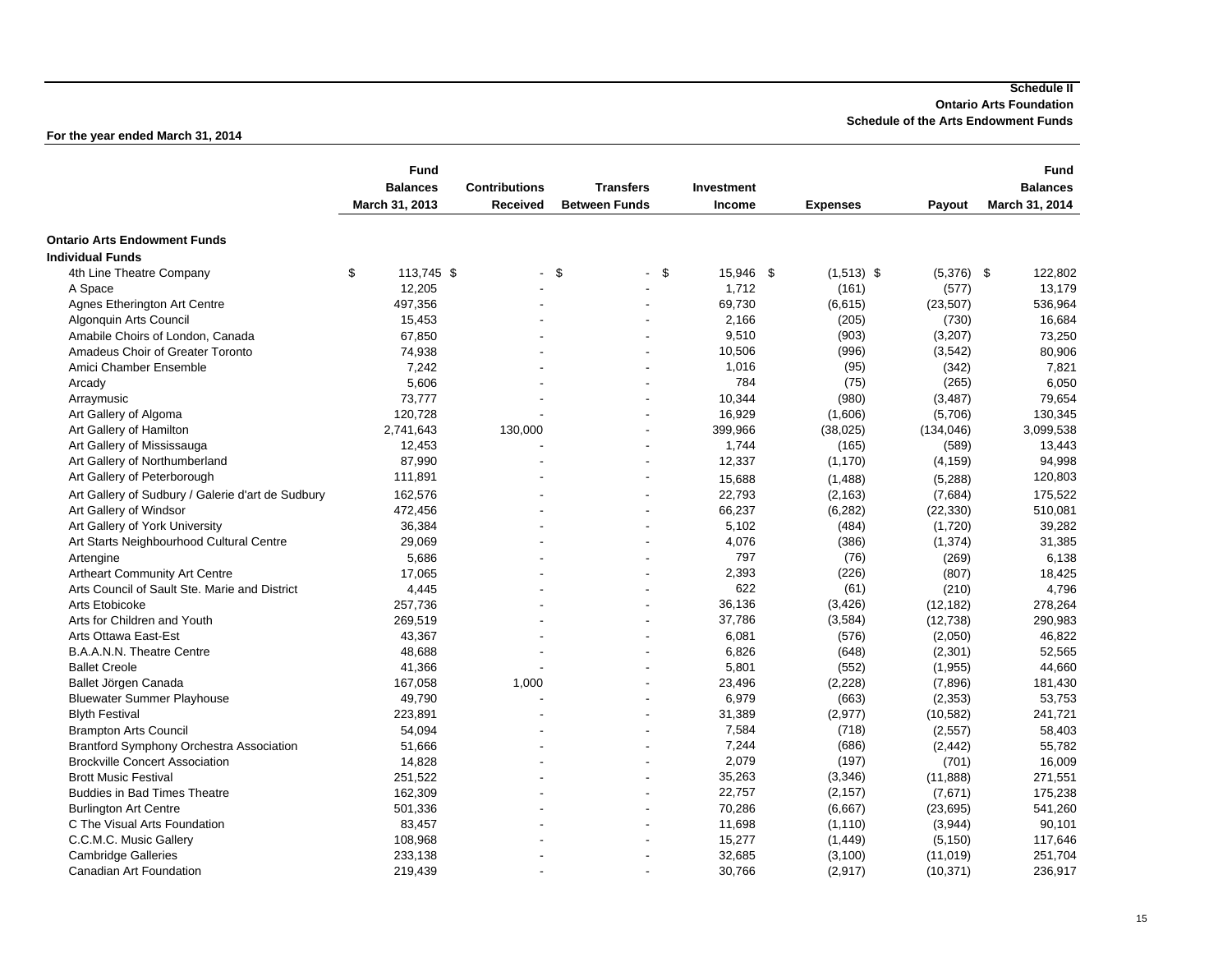#### **Schedule II Ontario Arts Foundation Schedule of the Arts Endowment Funds**

|                                                | <b>Fund</b>     |                      |                      |            |                 |            | <b>Fund</b>     |
|------------------------------------------------|-----------------|----------------------|----------------------|------------|-----------------|------------|-----------------|
|                                                | <b>Balances</b> | <b>Contributions</b> | <b>Transfers</b>     | Investment |                 |            | <b>Balances</b> |
|                                                | March 31, 2013  | Received             | <b>Between Funds</b> | Income     | <b>Expenses</b> | Payout     | March 31, 2014  |
| Canadian Bookbinders and Book Artists Guild    |                 |                      |                      | 16,017     |                 |            |                 |
|                                                | 111,256         | 9,500                |                      | 35,657     | (1,536)         | (5, 410)   | 129,827         |
| Canadian Children's Book Centre                | 254,329         |                      |                      |            | (3, 382)        | (12,021)   | 274,583         |
| Canadian Children's Opera Company              | 104,529         |                      |                      | 14,658     | (1, 390)        | (4,768)    | 113,029         |
| Canadian Conference of the Arts                | 191,165         |                      |                      | 26,946     | (2, 542)        |            | 215,569         |
| Canadian Contemporary Dance Theatre            | 122,002         |                      |                      | 17,104     | (1,622)         | (5,766)    | 131,718         |
| Canadian Cultural Society of the Deaf          | 46,575          | 1,000                |                      | 6,637      | (628)           | (2,202)    | 51,382          |
| Canadian Film Centre                           | 3,765,568       |                      |                      | 527,922    | (50,076)        | (177, 974) | 4,065,440       |
| Canadian Stage                                 | 1,107,991       |                      |                      | 155,337    | (14, 734)       | (52, 540)  | 1,196,054       |
| Cantabile Choirs of Kingston                   | 93,165          |                      |                      | 13,061     | (1,240)         | (4, 403)   | 100,583         |
| Capitol Theatre Heritage Foundation            | 121,993         |                      |                      | 17,102     | (1,622)         | (5,766)    | 131,707         |
| <b>Carousel Players</b>                        | 118,567         |                      |                      | 16,622     | (1,576)         | (5,586)    | 128,027         |
| Centre for Indigenous Theatre                  | 69,171          |                      |                      | 9,698      | (919)           | (3,269)    | 74,681          |
| Choirs Ontario                                 | 207,224         |                      |                      | 29,051     | (2,755)         | (9,794)    | 223,726         |
| Chorus Niagara                                 | 112,445         | 50                   |                      | 15,769     | (1, 495)        | (5,242)    | 121,527         |
| Cinefest Sudbury International Film Festival   | 32,473          |                      |                      | 4,554      | (432)           | (1,535)    | 35,060          |
| <b>CKCU Ottawa Folk Festival</b>               | 32,389          |                      |                      | 4,542      | (430)           | (1,531)    | 34,970          |
| Clay and Paper Theatre                         | 12,749          |                      |                      | 1,787      | (169)           | (603)      | 13,764          |
| <b>Community Arts Ontario</b>                  | 3,191           |                      | (3,297)              | 118        | (12)            |            |                 |
| Compagnie Vox Théâtre                          | 17,546          |                      |                      | 2,460      | (234)           | (829)      | 18,943          |
| <b>Contact Contempory Music</b>                | 990             |                      |                      | 137        | (13)            | (47)       | 1,067           |
| Continuum Contemporary Music                   | 9,658           | 2,000                |                      | 1,504      | (143)           | (457)      | 12,562          |
| <b>Corpus Dance Projects</b>                   | 4,208           |                      |                      | 588        | (56)            | (198)      | 4,542           |
| Council for the Arts in Ottawa                 | 40,656          |                      |                      | 5,702      | (542)           | (1,922)    | 43,894          |
| Craft Ontario                                  | 57,510          |                      |                      | 8,063      | (765)           | (2,712)    | 62,096          |
| <b>Creative Works Studio</b>                   | 6,782           |                      |                      | 951        | (89)            | (321)      | 7,323           |
| Dance Collective Danse                         |                 |                      | 79,929               | 7,969      | (749)           | (3,655)    | 83,494          |
| Dancemakers                                    | 95,627          |                      |                      | 13,408     | (1,271)         | (4, 507)   | 103,257         |
| <b>Dancer Transition Resource Centre</b>       | 147,703         |                      |                      | 20,708     | (1,963)         | (6,981)    | 159,467         |
| Dancetheatre David Earle                       | 3,745           |                      |                      | 525        | (50)            | (177)      | 4,043           |
| <b>DanceWorks</b>                              | 132,254         |                      |                      | 18,543     | (1,759)         | (6, 251)   | 142,787         |
| Danny Grossman Dance Company                   | 77,338          |                      | (79, 929)            | 2,871      | (280)           |            |                 |
| <b>DAREarts Foundation</b>                     | 57,356          |                      |                      | 8,041      | (765)           | (2,711)    | 61,921          |
| DE-BA-JEH-MU-JIG Theatre Group                 | 66,872          |                      | 3,297                | 9,706      | (919)           | (3,215)    | 75,741          |
| Definitely Superior Art Gallery of Thunder Bay | 21,442          |                      |                      | 3,005      | (285)           | (1,013)    | 23,149          |
| Design Exchange                                | 22,077          |                      |                      | 3,094      | (294)           | (1,043)    | 23,834          |
| <b>DNA Theatre</b>                             | 41,528          |                      |                      | 5,821      | (554)           | (1,963)    | 44,832          |
| <b>Drayton Entertainment</b>                   | 891,343         |                      |                      | 124,963    | (11, 854)       | (42, 128)  | 962,324         |
| Dufferin Arts Council                          | 37,402          | 60,000               |                      | 6,219      | (497)           | (1,768)    | 101,356         |
| Dundas Valley School of Art                    | 158,636         |                      |                      | 22,241     | (2, 109)        | (7, 498)   | 171,270         |
| Ed Video Media Arts Centre                     | 5,875           |                      |                      | 822        |                 | (278)      | 6,340           |
|                                                |                 |                      |                      |            | (79)            |            |                 |
| <b>Elmer Iseler Singers</b>                    | 182,305         |                      |                      | 25,559     | (2, 424)        | (8,616)    | 196,824         |
| <b>Elora Festival</b>                          | 113,986         |                      |                      | 15,983     | (1, 515)        | (5, 387)   | 123,067         |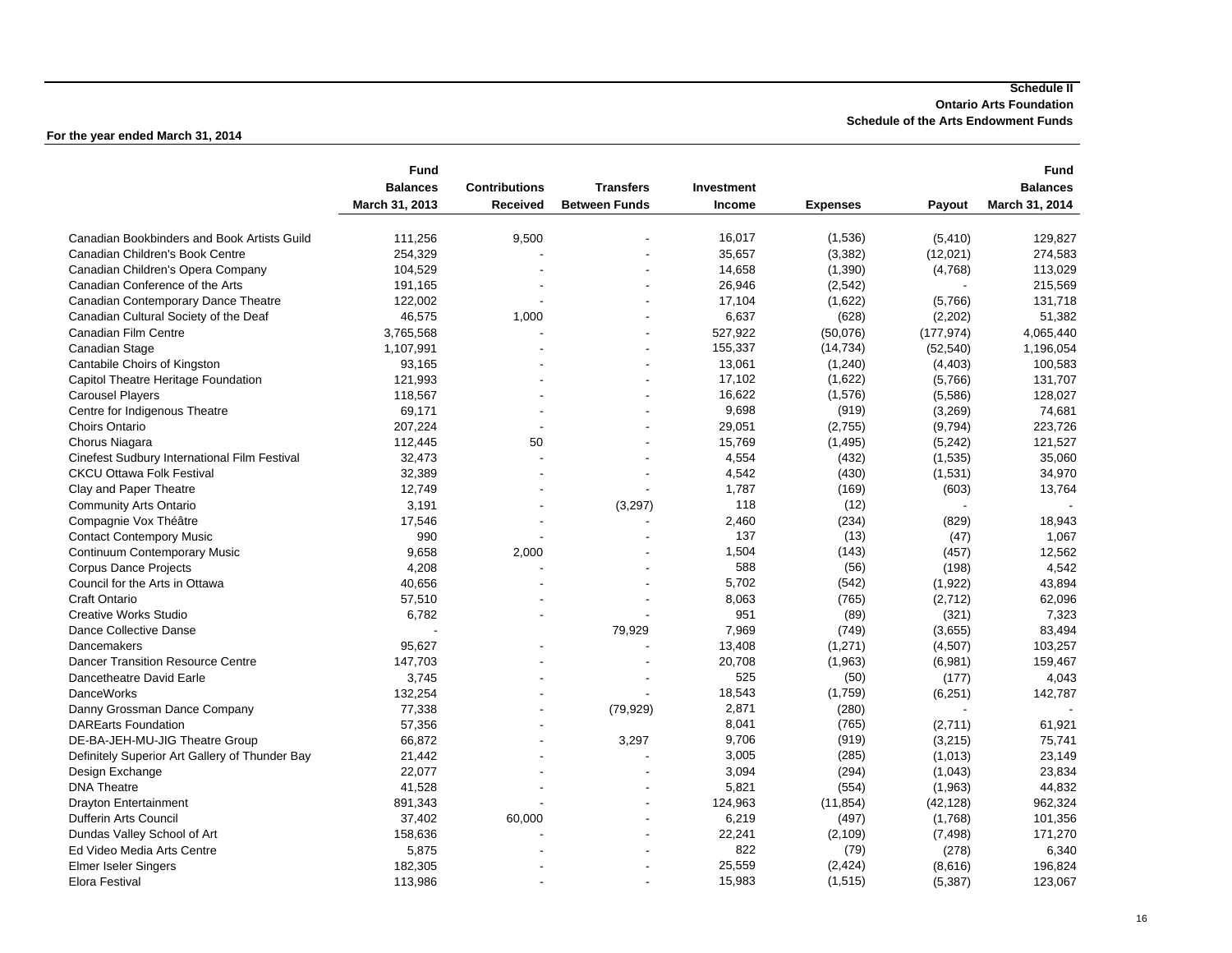#### **Schedule II Ontario Arts Foundation Schedule of the Arts Endowment Funds**

| <b>Balances</b><br><b>Contributions</b><br><b>Transfers</b><br>Investment<br><b>Balances</b><br>March 31, 2013<br><b>Between Funds</b><br>March 31, 2014<br>Received<br><b>Income</b><br><b>Expenses</b><br>Payout<br>11,293<br>(1,071)<br><b>Equity Showcase Theatre</b><br>80,562<br>(3,808)<br>86,976<br>23,995<br>171,149<br>(2, 275)<br>(8,089)<br><b>Esprit Orchestra</b><br>184,780<br>26,695<br>190,406<br>(2,533)<br>205,569<br><b>Factory Theatre Lab</b><br>(8,999)<br>148,816<br>20,865<br>(1,979)<br>Festival of the Sound<br>(7,034)<br>160,668<br>3,708<br>(352)<br><b>Forest City Gallery</b><br>26,442<br>(1,250)<br>28,548<br>Fringe of Toronto Theatre Festival<br>160,411<br>25,496<br>(2, 420)<br>(7,600)<br>215,887<br>40,000<br><b>Fujiwara Dance Inventions</b><br>19,696<br>2,759<br>(261)<br>(931)<br>21,263<br>62,795<br>8,804<br>(835)<br>Fusion: The Ontario Clay and Glass Association<br>(2,968)<br>67,796<br>12,839<br>91,566<br>(1, 219)<br>(4,328)<br>98,858<br>Gallery 44 Centre for Contemporary Photography<br>14,673<br>(1, 392)<br><b>Gallery Stratford</b><br>104,655<br>(4,946)<br>112,990<br>٠<br>1,794<br>(169)<br><b>Gallery TPW</b><br>12,789<br>(604)<br>13,810<br>122,072<br>(11, 581)<br><b>Gardiner Museum</b><br>870,722<br>(41, 154)<br>940,059<br>7,856<br>56.042<br>(744)<br>60,505<br>Georgian Bay Symphony<br>(2,649)<br>95,277<br>13,358<br>(1,265)<br>(4, 503)<br>102,867<br>Glenhyrst Art Gallery of Brant<br>17,176<br><b>Grand Philharmonic Choir</b><br>2,407<br>(228)<br>(806)<br>18,549<br>7,075<br><b>Guelph Arts Council</b><br>50,456<br>(672)<br>(2, 385)<br>54,474<br>4,388<br>31,285<br>(416)<br>33,774<br>Guelph Chamber Choir<br>(1,483)<br>6,034<br>(572)<br>Guelph Jazz Festival<br>43,051<br>(2,034)<br>46,479<br>25,634<br>182,760<br>117<br>(2, 431)<br>(8,068)<br><b>Guelph Youth Music Centre</b><br>198,012<br>1,526<br>10,877<br>(146)<br>Haliburton Highlands Guild of Fine Arts<br>(514)<br>11,743<br>11,953<br>1,675<br>(158)<br>(563)<br>12,907<br>Hamilton Artists Inc.<br><b>Hamilton Arts Council</b><br>37,929<br>5,318<br>(504)<br>(1,793)<br>40,950<br>Hamilton Philharmonic Orchestra<br>399,403<br>56,059<br>(5, 311)<br>(14, 932)<br>435,219<br>Hannaford Street Silver Band<br>64,749<br>9,077<br>(3,060)<br>69,905<br>(861)<br>10,369<br>(984)<br>Homer Watson House & Gallery<br>73,965<br>(3, 496)<br>79,854<br>633<br><b>Hot Docs</b><br>4,524<br>(62)<br>(213)<br>4,882<br>Huntsville Festival of the Arts<br>107,084<br>15,012<br>(1, 423)<br>(5,061)<br>115,612<br>18,190<br>(1,727)<br>129,752<br>(6, 133)<br>140,082<br>Inner City Angels<br>Inside Out Toronto Lesbian & Gay Film & Video<br>296,163<br>41,522<br>(3,938)<br>(13,998)<br>319,749<br>Festival<br>Kaeja d'Dance<br>22,305<br>3,128<br>24,083<br>(296)<br>(1,054)<br>19,605<br>2,747<br>(261)<br>Kingston Artists' Association<br>(927)<br>21,164<br>2,232<br>313<br>(30)<br>(106)<br>2,409<br>Kingston Regional Arts Council<br>72,939<br>519,314<br>(6,921)<br>562,579<br>Kingston Symphony Association<br>1,749<br>(24, 502)<br>13,573<br>(1, 287)<br>Kitchener-Waterloo Art Gallery<br>96,813<br>(4, 576)<br>104,523<br>3,179<br>(301)<br>Kitchener-Waterloo Chamber Orchestra<br>22,677<br>(1,072)<br>24,483<br>323,404<br>Kitchener-Waterloo Symphony Orchestra<br>2,306,719<br>(30, 685)<br>(109, 024)<br>2,490,415<br>11,225<br>(1,065)<br>Koffler Gallery<br>80,050<br>(3,784)<br>86,426<br>La Galerie du Nouvel-Ontario, centre d'artistes<br>31,828<br>4,463<br>(423)<br>(1,504)<br>34,364<br>Latcham Gallery Association<br>29,596<br>4,150<br>(393)<br>(1, 399)<br>31,955<br>207,999<br>Le Conseil des Arts de Hearst<br>29,161<br>(2,767)<br>(9,804)<br>224,589 |                             | <b>Fund</b> |  |       |       |          | <b>Fund</b> |
|----------------------------------------------------------------------------------------------------------------------------------------------------------------------------------------------------------------------------------------------------------------------------------------------------------------------------------------------------------------------------------------------------------------------------------------------------------------------------------------------------------------------------------------------------------------------------------------------------------------------------------------------------------------------------------------------------------------------------------------------------------------------------------------------------------------------------------------------------------------------------------------------------------------------------------------------------------------------------------------------------------------------------------------------------------------------------------------------------------------------------------------------------------------------------------------------------------------------------------------------------------------------------------------------------------------------------------------------------------------------------------------------------------------------------------------------------------------------------------------------------------------------------------------------------------------------------------------------------------------------------------------------------------------------------------------------------------------------------------------------------------------------------------------------------------------------------------------------------------------------------------------------------------------------------------------------------------------------------------------------------------------------------------------------------------------------------------------------------------------------------------------------------------------------------------------------------------------------------------------------------------------------------------------------------------------------------------------------------------------------------------------------------------------------------------------------------------------------------------------------------------------------------------------------------------------------------------------------------------------------------------------------------------------------------------------------------------------------------------------------------------------------------------------------------------------------------------------------------------------------------------------------------------------------------------------------------------------------------------------------------------------------------------------------------------------------------------------------------------------------------------------------------------------------------------------------------------------------------------------------------------------------------------------------------------------------------------------------------------------------------------------------------------------------------------------------------------------------------------------------------------------------------------------------------------------------------------------------------------------------------------------------------------------------------------------------------------------------------------------------------|-----------------------------|-------------|--|-------|-------|----------|-------------|
|                                                                                                                                                                                                                                                                                                                                                                                                                                                                                                                                                                                                                                                                                                                                                                                                                                                                                                                                                                                                                                                                                                                                                                                                                                                                                                                                                                                                                                                                                                                                                                                                                                                                                                                                                                                                                                                                                                                                                                                                                                                                                                                                                                                                                                                                                                                                                                                                                                                                                                                                                                                                                                                                                                                                                                                                                                                                                                                                                                                                                                                                                                                                                                                                                                                                                                                                                                                                                                                                                                                                                                                                                                                                                                                                                    |                             |             |  |       |       |          |             |
|                                                                                                                                                                                                                                                                                                                                                                                                                                                                                                                                                                                                                                                                                                                                                                                                                                                                                                                                                                                                                                                                                                                                                                                                                                                                                                                                                                                                                                                                                                                                                                                                                                                                                                                                                                                                                                                                                                                                                                                                                                                                                                                                                                                                                                                                                                                                                                                                                                                                                                                                                                                                                                                                                                                                                                                                                                                                                                                                                                                                                                                                                                                                                                                                                                                                                                                                                                                                                                                                                                                                                                                                                                                                                                                                                    |                             |             |  |       |       |          |             |
|                                                                                                                                                                                                                                                                                                                                                                                                                                                                                                                                                                                                                                                                                                                                                                                                                                                                                                                                                                                                                                                                                                                                                                                                                                                                                                                                                                                                                                                                                                                                                                                                                                                                                                                                                                                                                                                                                                                                                                                                                                                                                                                                                                                                                                                                                                                                                                                                                                                                                                                                                                                                                                                                                                                                                                                                                                                                                                                                                                                                                                                                                                                                                                                                                                                                                                                                                                                                                                                                                                                                                                                                                                                                                                                                                    |                             |             |  |       |       |          |             |
|                                                                                                                                                                                                                                                                                                                                                                                                                                                                                                                                                                                                                                                                                                                                                                                                                                                                                                                                                                                                                                                                                                                                                                                                                                                                                                                                                                                                                                                                                                                                                                                                                                                                                                                                                                                                                                                                                                                                                                                                                                                                                                                                                                                                                                                                                                                                                                                                                                                                                                                                                                                                                                                                                                                                                                                                                                                                                                                                                                                                                                                                                                                                                                                                                                                                                                                                                                                                                                                                                                                                                                                                                                                                                                                                                    |                             |             |  |       |       |          |             |
|                                                                                                                                                                                                                                                                                                                                                                                                                                                                                                                                                                                                                                                                                                                                                                                                                                                                                                                                                                                                                                                                                                                                                                                                                                                                                                                                                                                                                                                                                                                                                                                                                                                                                                                                                                                                                                                                                                                                                                                                                                                                                                                                                                                                                                                                                                                                                                                                                                                                                                                                                                                                                                                                                                                                                                                                                                                                                                                                                                                                                                                                                                                                                                                                                                                                                                                                                                                                                                                                                                                                                                                                                                                                                                                                                    |                             |             |  |       |       |          |             |
|                                                                                                                                                                                                                                                                                                                                                                                                                                                                                                                                                                                                                                                                                                                                                                                                                                                                                                                                                                                                                                                                                                                                                                                                                                                                                                                                                                                                                                                                                                                                                                                                                                                                                                                                                                                                                                                                                                                                                                                                                                                                                                                                                                                                                                                                                                                                                                                                                                                                                                                                                                                                                                                                                                                                                                                                                                                                                                                                                                                                                                                                                                                                                                                                                                                                                                                                                                                                                                                                                                                                                                                                                                                                                                                                                    |                             |             |  |       |       |          |             |
|                                                                                                                                                                                                                                                                                                                                                                                                                                                                                                                                                                                                                                                                                                                                                                                                                                                                                                                                                                                                                                                                                                                                                                                                                                                                                                                                                                                                                                                                                                                                                                                                                                                                                                                                                                                                                                                                                                                                                                                                                                                                                                                                                                                                                                                                                                                                                                                                                                                                                                                                                                                                                                                                                                                                                                                                                                                                                                                                                                                                                                                                                                                                                                                                                                                                                                                                                                                                                                                                                                                                                                                                                                                                                                                                                    |                             |             |  |       |       |          |             |
|                                                                                                                                                                                                                                                                                                                                                                                                                                                                                                                                                                                                                                                                                                                                                                                                                                                                                                                                                                                                                                                                                                                                                                                                                                                                                                                                                                                                                                                                                                                                                                                                                                                                                                                                                                                                                                                                                                                                                                                                                                                                                                                                                                                                                                                                                                                                                                                                                                                                                                                                                                                                                                                                                                                                                                                                                                                                                                                                                                                                                                                                                                                                                                                                                                                                                                                                                                                                                                                                                                                                                                                                                                                                                                                                                    |                             |             |  |       |       |          |             |
|                                                                                                                                                                                                                                                                                                                                                                                                                                                                                                                                                                                                                                                                                                                                                                                                                                                                                                                                                                                                                                                                                                                                                                                                                                                                                                                                                                                                                                                                                                                                                                                                                                                                                                                                                                                                                                                                                                                                                                                                                                                                                                                                                                                                                                                                                                                                                                                                                                                                                                                                                                                                                                                                                                                                                                                                                                                                                                                                                                                                                                                                                                                                                                                                                                                                                                                                                                                                                                                                                                                                                                                                                                                                                                                                                    |                             |             |  |       |       |          |             |
|                                                                                                                                                                                                                                                                                                                                                                                                                                                                                                                                                                                                                                                                                                                                                                                                                                                                                                                                                                                                                                                                                                                                                                                                                                                                                                                                                                                                                                                                                                                                                                                                                                                                                                                                                                                                                                                                                                                                                                                                                                                                                                                                                                                                                                                                                                                                                                                                                                                                                                                                                                                                                                                                                                                                                                                                                                                                                                                                                                                                                                                                                                                                                                                                                                                                                                                                                                                                                                                                                                                                                                                                                                                                                                                                                    |                             |             |  |       |       |          |             |
|                                                                                                                                                                                                                                                                                                                                                                                                                                                                                                                                                                                                                                                                                                                                                                                                                                                                                                                                                                                                                                                                                                                                                                                                                                                                                                                                                                                                                                                                                                                                                                                                                                                                                                                                                                                                                                                                                                                                                                                                                                                                                                                                                                                                                                                                                                                                                                                                                                                                                                                                                                                                                                                                                                                                                                                                                                                                                                                                                                                                                                                                                                                                                                                                                                                                                                                                                                                                                                                                                                                                                                                                                                                                                                                                                    |                             |             |  |       |       |          |             |
|                                                                                                                                                                                                                                                                                                                                                                                                                                                                                                                                                                                                                                                                                                                                                                                                                                                                                                                                                                                                                                                                                                                                                                                                                                                                                                                                                                                                                                                                                                                                                                                                                                                                                                                                                                                                                                                                                                                                                                                                                                                                                                                                                                                                                                                                                                                                                                                                                                                                                                                                                                                                                                                                                                                                                                                                                                                                                                                                                                                                                                                                                                                                                                                                                                                                                                                                                                                                                                                                                                                                                                                                                                                                                                                                                    |                             |             |  |       |       |          |             |
|                                                                                                                                                                                                                                                                                                                                                                                                                                                                                                                                                                                                                                                                                                                                                                                                                                                                                                                                                                                                                                                                                                                                                                                                                                                                                                                                                                                                                                                                                                                                                                                                                                                                                                                                                                                                                                                                                                                                                                                                                                                                                                                                                                                                                                                                                                                                                                                                                                                                                                                                                                                                                                                                                                                                                                                                                                                                                                                                                                                                                                                                                                                                                                                                                                                                                                                                                                                                                                                                                                                                                                                                                                                                                                                                                    |                             |             |  |       |       |          |             |
|                                                                                                                                                                                                                                                                                                                                                                                                                                                                                                                                                                                                                                                                                                                                                                                                                                                                                                                                                                                                                                                                                                                                                                                                                                                                                                                                                                                                                                                                                                                                                                                                                                                                                                                                                                                                                                                                                                                                                                                                                                                                                                                                                                                                                                                                                                                                                                                                                                                                                                                                                                                                                                                                                                                                                                                                                                                                                                                                                                                                                                                                                                                                                                                                                                                                                                                                                                                                                                                                                                                                                                                                                                                                                                                                                    |                             |             |  |       |       |          |             |
|                                                                                                                                                                                                                                                                                                                                                                                                                                                                                                                                                                                                                                                                                                                                                                                                                                                                                                                                                                                                                                                                                                                                                                                                                                                                                                                                                                                                                                                                                                                                                                                                                                                                                                                                                                                                                                                                                                                                                                                                                                                                                                                                                                                                                                                                                                                                                                                                                                                                                                                                                                                                                                                                                                                                                                                                                                                                                                                                                                                                                                                                                                                                                                                                                                                                                                                                                                                                                                                                                                                                                                                                                                                                                                                                                    |                             |             |  |       |       |          |             |
|                                                                                                                                                                                                                                                                                                                                                                                                                                                                                                                                                                                                                                                                                                                                                                                                                                                                                                                                                                                                                                                                                                                                                                                                                                                                                                                                                                                                                                                                                                                                                                                                                                                                                                                                                                                                                                                                                                                                                                                                                                                                                                                                                                                                                                                                                                                                                                                                                                                                                                                                                                                                                                                                                                                                                                                                                                                                                                                                                                                                                                                                                                                                                                                                                                                                                                                                                                                                                                                                                                                                                                                                                                                                                                                                                    |                             |             |  |       |       |          |             |
|                                                                                                                                                                                                                                                                                                                                                                                                                                                                                                                                                                                                                                                                                                                                                                                                                                                                                                                                                                                                                                                                                                                                                                                                                                                                                                                                                                                                                                                                                                                                                                                                                                                                                                                                                                                                                                                                                                                                                                                                                                                                                                                                                                                                                                                                                                                                                                                                                                                                                                                                                                                                                                                                                                                                                                                                                                                                                                                                                                                                                                                                                                                                                                                                                                                                                                                                                                                                                                                                                                                                                                                                                                                                                                                                                    |                             |             |  |       |       |          |             |
|                                                                                                                                                                                                                                                                                                                                                                                                                                                                                                                                                                                                                                                                                                                                                                                                                                                                                                                                                                                                                                                                                                                                                                                                                                                                                                                                                                                                                                                                                                                                                                                                                                                                                                                                                                                                                                                                                                                                                                                                                                                                                                                                                                                                                                                                                                                                                                                                                                                                                                                                                                                                                                                                                                                                                                                                                                                                                                                                                                                                                                                                                                                                                                                                                                                                                                                                                                                                                                                                                                                                                                                                                                                                                                                                                    |                             |             |  |       |       |          |             |
|                                                                                                                                                                                                                                                                                                                                                                                                                                                                                                                                                                                                                                                                                                                                                                                                                                                                                                                                                                                                                                                                                                                                                                                                                                                                                                                                                                                                                                                                                                                                                                                                                                                                                                                                                                                                                                                                                                                                                                                                                                                                                                                                                                                                                                                                                                                                                                                                                                                                                                                                                                                                                                                                                                                                                                                                                                                                                                                                                                                                                                                                                                                                                                                                                                                                                                                                                                                                                                                                                                                                                                                                                                                                                                                                                    |                             |             |  |       |       |          |             |
|                                                                                                                                                                                                                                                                                                                                                                                                                                                                                                                                                                                                                                                                                                                                                                                                                                                                                                                                                                                                                                                                                                                                                                                                                                                                                                                                                                                                                                                                                                                                                                                                                                                                                                                                                                                                                                                                                                                                                                                                                                                                                                                                                                                                                                                                                                                                                                                                                                                                                                                                                                                                                                                                                                                                                                                                                                                                                                                                                                                                                                                                                                                                                                                                                                                                                                                                                                                                                                                                                                                                                                                                                                                                                                                                                    |                             |             |  |       |       |          |             |
|                                                                                                                                                                                                                                                                                                                                                                                                                                                                                                                                                                                                                                                                                                                                                                                                                                                                                                                                                                                                                                                                                                                                                                                                                                                                                                                                                                                                                                                                                                                                                                                                                                                                                                                                                                                                                                                                                                                                                                                                                                                                                                                                                                                                                                                                                                                                                                                                                                                                                                                                                                                                                                                                                                                                                                                                                                                                                                                                                                                                                                                                                                                                                                                                                                                                                                                                                                                                                                                                                                                                                                                                                                                                                                                                                    |                             |             |  |       |       |          |             |
|                                                                                                                                                                                                                                                                                                                                                                                                                                                                                                                                                                                                                                                                                                                                                                                                                                                                                                                                                                                                                                                                                                                                                                                                                                                                                                                                                                                                                                                                                                                                                                                                                                                                                                                                                                                                                                                                                                                                                                                                                                                                                                                                                                                                                                                                                                                                                                                                                                                                                                                                                                                                                                                                                                                                                                                                                                                                                                                                                                                                                                                                                                                                                                                                                                                                                                                                                                                                                                                                                                                                                                                                                                                                                                                                                    |                             |             |  |       |       |          |             |
|                                                                                                                                                                                                                                                                                                                                                                                                                                                                                                                                                                                                                                                                                                                                                                                                                                                                                                                                                                                                                                                                                                                                                                                                                                                                                                                                                                                                                                                                                                                                                                                                                                                                                                                                                                                                                                                                                                                                                                                                                                                                                                                                                                                                                                                                                                                                                                                                                                                                                                                                                                                                                                                                                                                                                                                                                                                                                                                                                                                                                                                                                                                                                                                                                                                                                                                                                                                                                                                                                                                                                                                                                                                                                                                                                    |                             |             |  |       |       |          |             |
|                                                                                                                                                                                                                                                                                                                                                                                                                                                                                                                                                                                                                                                                                                                                                                                                                                                                                                                                                                                                                                                                                                                                                                                                                                                                                                                                                                                                                                                                                                                                                                                                                                                                                                                                                                                                                                                                                                                                                                                                                                                                                                                                                                                                                                                                                                                                                                                                                                                                                                                                                                                                                                                                                                                                                                                                                                                                                                                                                                                                                                                                                                                                                                                                                                                                                                                                                                                                                                                                                                                                                                                                                                                                                                                                                    |                             |             |  |       |       |          |             |
|                                                                                                                                                                                                                                                                                                                                                                                                                                                                                                                                                                                                                                                                                                                                                                                                                                                                                                                                                                                                                                                                                                                                                                                                                                                                                                                                                                                                                                                                                                                                                                                                                                                                                                                                                                                                                                                                                                                                                                                                                                                                                                                                                                                                                                                                                                                                                                                                                                                                                                                                                                                                                                                                                                                                                                                                                                                                                                                                                                                                                                                                                                                                                                                                                                                                                                                                                                                                                                                                                                                                                                                                                                                                                                                                                    |                             |             |  |       |       |          |             |
|                                                                                                                                                                                                                                                                                                                                                                                                                                                                                                                                                                                                                                                                                                                                                                                                                                                                                                                                                                                                                                                                                                                                                                                                                                                                                                                                                                                                                                                                                                                                                                                                                                                                                                                                                                                                                                                                                                                                                                                                                                                                                                                                                                                                                                                                                                                                                                                                                                                                                                                                                                                                                                                                                                                                                                                                                                                                                                                                                                                                                                                                                                                                                                                                                                                                                                                                                                                                                                                                                                                                                                                                                                                                                                                                                    |                             |             |  |       |       |          |             |
|                                                                                                                                                                                                                                                                                                                                                                                                                                                                                                                                                                                                                                                                                                                                                                                                                                                                                                                                                                                                                                                                                                                                                                                                                                                                                                                                                                                                                                                                                                                                                                                                                                                                                                                                                                                                                                                                                                                                                                                                                                                                                                                                                                                                                                                                                                                                                                                                                                                                                                                                                                                                                                                                                                                                                                                                                                                                                                                                                                                                                                                                                                                                                                                                                                                                                                                                                                                                                                                                                                                                                                                                                                                                                                                                                    |                             |             |  |       |       |          |             |
|                                                                                                                                                                                                                                                                                                                                                                                                                                                                                                                                                                                                                                                                                                                                                                                                                                                                                                                                                                                                                                                                                                                                                                                                                                                                                                                                                                                                                                                                                                                                                                                                                                                                                                                                                                                                                                                                                                                                                                                                                                                                                                                                                                                                                                                                                                                                                                                                                                                                                                                                                                                                                                                                                                                                                                                                                                                                                                                                                                                                                                                                                                                                                                                                                                                                                                                                                                                                                                                                                                                                                                                                                                                                                                                                                    |                             |             |  |       |       |          |             |
|                                                                                                                                                                                                                                                                                                                                                                                                                                                                                                                                                                                                                                                                                                                                                                                                                                                                                                                                                                                                                                                                                                                                                                                                                                                                                                                                                                                                                                                                                                                                                                                                                                                                                                                                                                                                                                                                                                                                                                                                                                                                                                                                                                                                                                                                                                                                                                                                                                                                                                                                                                                                                                                                                                                                                                                                                                                                                                                                                                                                                                                                                                                                                                                                                                                                                                                                                                                                                                                                                                                                                                                                                                                                                                                                                    |                             |             |  |       |       |          |             |
|                                                                                                                                                                                                                                                                                                                                                                                                                                                                                                                                                                                                                                                                                                                                                                                                                                                                                                                                                                                                                                                                                                                                                                                                                                                                                                                                                                                                                                                                                                                                                                                                                                                                                                                                                                                                                                                                                                                                                                                                                                                                                                                                                                                                                                                                                                                                                                                                                                                                                                                                                                                                                                                                                                                                                                                                                                                                                                                                                                                                                                                                                                                                                                                                                                                                                                                                                                                                                                                                                                                                                                                                                                                                                                                                                    |                             |             |  |       |       |          |             |
|                                                                                                                                                                                                                                                                                                                                                                                                                                                                                                                                                                                                                                                                                                                                                                                                                                                                                                                                                                                                                                                                                                                                                                                                                                                                                                                                                                                                                                                                                                                                                                                                                                                                                                                                                                                                                                                                                                                                                                                                                                                                                                                                                                                                                                                                                                                                                                                                                                                                                                                                                                                                                                                                                                                                                                                                                                                                                                                                                                                                                                                                                                                                                                                                                                                                                                                                                                                                                                                                                                                                                                                                                                                                                                                                                    |                             |             |  |       |       |          |             |
|                                                                                                                                                                                                                                                                                                                                                                                                                                                                                                                                                                                                                                                                                                                                                                                                                                                                                                                                                                                                                                                                                                                                                                                                                                                                                                                                                                                                                                                                                                                                                                                                                                                                                                                                                                                                                                                                                                                                                                                                                                                                                                                                                                                                                                                                                                                                                                                                                                                                                                                                                                                                                                                                                                                                                                                                                                                                                                                                                                                                                                                                                                                                                                                                                                                                                                                                                                                                                                                                                                                                                                                                                                                                                                                                                    |                             |             |  |       |       |          |             |
|                                                                                                                                                                                                                                                                                                                                                                                                                                                                                                                                                                                                                                                                                                                                                                                                                                                                                                                                                                                                                                                                                                                                                                                                                                                                                                                                                                                                                                                                                                                                                                                                                                                                                                                                                                                                                                                                                                                                                                                                                                                                                                                                                                                                                                                                                                                                                                                                                                                                                                                                                                                                                                                                                                                                                                                                                                                                                                                                                                                                                                                                                                                                                                                                                                                                                                                                                                                                                                                                                                                                                                                                                                                                                                                                                    |                             |             |  |       |       |          |             |
|                                                                                                                                                                                                                                                                                                                                                                                                                                                                                                                                                                                                                                                                                                                                                                                                                                                                                                                                                                                                                                                                                                                                                                                                                                                                                                                                                                                                                                                                                                                                                                                                                                                                                                                                                                                                                                                                                                                                                                                                                                                                                                                                                                                                                                                                                                                                                                                                                                                                                                                                                                                                                                                                                                                                                                                                                                                                                                                                                                                                                                                                                                                                                                                                                                                                                                                                                                                                                                                                                                                                                                                                                                                                                                                                                    |                             |             |  |       |       |          |             |
|                                                                                                                                                                                                                                                                                                                                                                                                                                                                                                                                                                                                                                                                                                                                                                                                                                                                                                                                                                                                                                                                                                                                                                                                                                                                                                                                                                                                                                                                                                                                                                                                                                                                                                                                                                                                                                                                                                                                                                                                                                                                                                                                                                                                                                                                                                                                                                                                                                                                                                                                                                                                                                                                                                                                                                                                                                                                                                                                                                                                                                                                                                                                                                                                                                                                                                                                                                                                                                                                                                                                                                                                                                                                                                                                                    |                             |             |  |       |       |          |             |
|                                                                                                                                                                                                                                                                                                                                                                                                                                                                                                                                                                                                                                                                                                                                                                                                                                                                                                                                                                                                                                                                                                                                                                                                                                                                                                                                                                                                                                                                                                                                                                                                                                                                                                                                                                                                                                                                                                                                                                                                                                                                                                                                                                                                                                                                                                                                                                                                                                                                                                                                                                                                                                                                                                                                                                                                                                                                                                                                                                                                                                                                                                                                                                                                                                                                                                                                                                                                                                                                                                                                                                                                                                                                                                                                                    |                             |             |  |       |       |          |             |
|                                                                                                                                                                                                                                                                                                                                                                                                                                                                                                                                                                                                                                                                                                                                                                                                                                                                                                                                                                                                                                                                                                                                                                                                                                                                                                                                                                                                                                                                                                                                                                                                                                                                                                                                                                                                                                                                                                                                                                                                                                                                                                                                                                                                                                                                                                                                                                                                                                                                                                                                                                                                                                                                                                                                                                                                                                                                                                                                                                                                                                                                                                                                                                                                                                                                                                                                                                                                                                                                                                                                                                                                                                                                                                                                                    |                             |             |  |       |       |          |             |
|                                                                                                                                                                                                                                                                                                                                                                                                                                                                                                                                                                                                                                                                                                                                                                                                                                                                                                                                                                                                                                                                                                                                                                                                                                                                                                                                                                                                                                                                                                                                                                                                                                                                                                                                                                                                                                                                                                                                                                                                                                                                                                                                                                                                                                                                                                                                                                                                                                                                                                                                                                                                                                                                                                                                                                                                                                                                                                                                                                                                                                                                                                                                                                                                                                                                                                                                                                                                                                                                                                                                                                                                                                                                                                                                                    |                             |             |  |       |       |          |             |
|                                                                                                                                                                                                                                                                                                                                                                                                                                                                                                                                                                                                                                                                                                                                                                                                                                                                                                                                                                                                                                                                                                                                                                                                                                                                                                                                                                                                                                                                                                                                                                                                                                                                                                                                                                                                                                                                                                                                                                                                                                                                                                                                                                                                                                                                                                                                                                                                                                                                                                                                                                                                                                                                                                                                                                                                                                                                                                                                                                                                                                                                                                                                                                                                                                                                                                                                                                                                                                                                                                                                                                                                                                                                                                                                                    |                             |             |  |       |       |          |             |
|                                                                                                                                                                                                                                                                                                                                                                                                                                                                                                                                                                                                                                                                                                                                                                                                                                                                                                                                                                                                                                                                                                                                                                                                                                                                                                                                                                                                                                                                                                                                                                                                                                                                                                                                                                                                                                                                                                                                                                                                                                                                                                                                                                                                                                                                                                                                                                                                                                                                                                                                                                                                                                                                                                                                                                                                                                                                                                                                                                                                                                                                                                                                                                                                                                                                                                                                                                                                                                                                                                                                                                                                                                                                                                                                                    |                             |             |  |       |       |          |             |
|                                                                                                                                                                                                                                                                                                                                                                                                                                                                                                                                                                                                                                                                                                                                                                                                                                                                                                                                                                                                                                                                                                                                                                                                                                                                                                                                                                                                                                                                                                                                                                                                                                                                                                                                                                                                                                                                                                                                                                                                                                                                                                                                                                                                                                                                                                                                                                                                                                                                                                                                                                                                                                                                                                                                                                                                                                                                                                                                                                                                                                                                                                                                                                                                                                                                                                                                                                                                                                                                                                                                                                                                                                                                                                                                                    |                             |             |  |       |       |          |             |
|                                                                                                                                                                                                                                                                                                                                                                                                                                                                                                                                                                                                                                                                                                                                                                                                                                                                                                                                                                                                                                                                                                                                                                                                                                                                                                                                                                                                                                                                                                                                                                                                                                                                                                                                                                                                                                                                                                                                                                                                                                                                                                                                                                                                                                                                                                                                                                                                                                                                                                                                                                                                                                                                                                                                                                                                                                                                                                                                                                                                                                                                                                                                                                                                                                                                                                                                                                                                                                                                                                                                                                                                                                                                                                                                                    |                             |             |  |       |       |          |             |
|                                                                                                                                                                                                                                                                                                                                                                                                                                                                                                                                                                                                                                                                                                                                                                                                                                                                                                                                                                                                                                                                                                                                                                                                                                                                                                                                                                                                                                                                                                                                                                                                                                                                                                                                                                                                                                                                                                                                                                                                                                                                                                                                                                                                                                                                                                                                                                                                                                                                                                                                                                                                                                                                                                                                                                                                                                                                                                                                                                                                                                                                                                                                                                                                                                                                                                                                                                                                                                                                                                                                                                                                                                                                                                                                                    |                             |             |  |       |       |          |             |
|                                                                                                                                                                                                                                                                                                                                                                                                                                                                                                                                                                                                                                                                                                                                                                                                                                                                                                                                                                                                                                                                                                                                                                                                                                                                                                                                                                                                                                                                                                                                                                                                                                                                                                                                                                                                                                                                                                                                                                                                                                                                                                                                                                                                                                                                                                                                                                                                                                                                                                                                                                                                                                                                                                                                                                                                                                                                                                                                                                                                                                                                                                                                                                                                                                                                                                                                                                                                                                                                                                                                                                                                                                                                                                                                                    |                             |             |  |       |       |          |             |
|                                                                                                                                                                                                                                                                                                                                                                                                                                                                                                                                                                                                                                                                                                                                                                                                                                                                                                                                                                                                                                                                                                                                                                                                                                                                                                                                                                                                                                                                                                                                                                                                                                                                                                                                                                                                                                                                                                                                                                                                                                                                                                                                                                                                                                                                                                                                                                                                                                                                                                                                                                                                                                                                                                                                                                                                                                                                                                                                                                                                                                                                                                                                                                                                                                                                                                                                                                                                                                                                                                                                                                                                                                                                                                                                                    | Le Théâtre de la Vieille 17 | 47,606      |  | 6,676 | (632) | (2, 250) | 51.400      |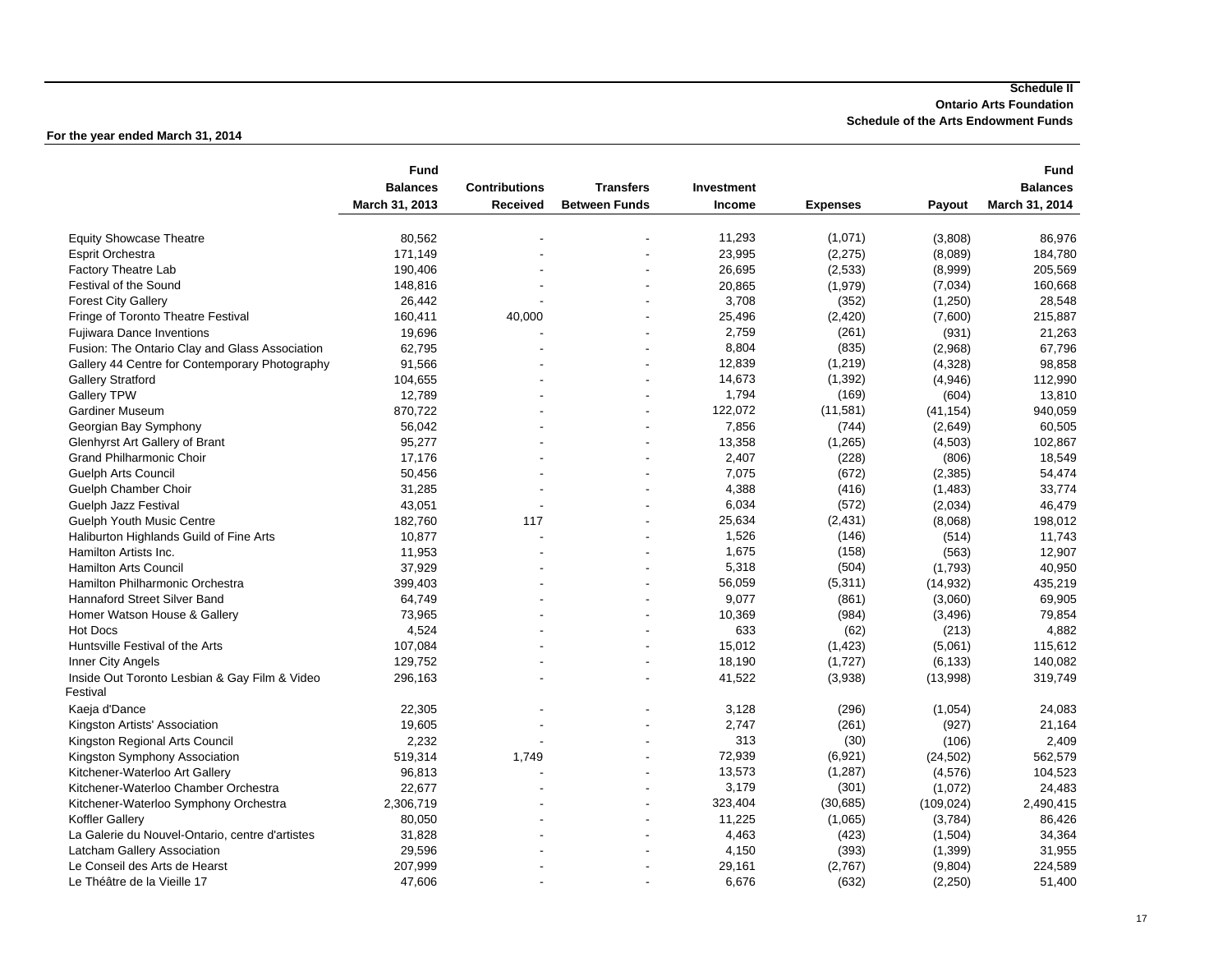#### **Schedule II Ontario Arts Foundation Schedule of the Arts Endowment Funds**

|                                                         | <b>Fund</b>     |                          |                      |            |                 |           | <b>Fund</b>     |
|---------------------------------------------------------|-----------------|--------------------------|----------------------|------------|-----------------|-----------|-----------------|
|                                                         | <b>Balances</b> | <b>Contributions</b>     | <b>Transfers</b>     | Investment |                 |           | <b>Balances</b> |
|                                                         | March 31, 2013  | Received                 | <b>Between Funds</b> | Income     | <b>Expenses</b> | Payout    | March 31, 2014  |
| Le Théâtre du Nouvel-Ontario                            | 75,265          |                          |                      | 10,552     | (1,000)         | (3, 557)  | 81,260          |
| Le Théâtre du Trillium                                  | 145,044         |                          |                      | 20,335     | (1,928)         | (6, 855)  | 156,596         |
| League of Canadian Poets                                | 131,452         |                          |                      | 18,428     | (1,748)         | (6, 213)  | 141,919         |
| Les Éditions L'Interligne                               | 54,626          |                          | ٠                    | 7,660      | (726)           | (2, 582)  | 58.978          |
| Liaison of Independent Filmmakers of Toronto            | 87,019          |                          |                      | 12,199     | (1, 157)        | (4, 100)  | 93,961          |
| <b>Lighthouse Festival Theatre</b>                      | 86,129          |                          |                      | 12,074     | (1, 145)        | (4,053)   | 93,005          |
| <b>Lindsay Concert Foundation</b>                       | 25,489          |                          | ٠                    | 3,574      | (340)           | (1,205)   | 27,518          |
| London Community Orchestra                              | 3,071           |                          |                      | 428        | (40)            | (145)     | 3,314           |
| London Fanshawe Symphonic Chorus                        | 92,281          |                          |                      | 12,936     | (1,228)         | (4,361)   | 99,628          |
| Lost & Found Theatre                                    | 92,298          |                          |                      | 12,940     | (1,227)         | (4, 346)  | 99,665          |
| <b>Macdonald Stewart Art Centre</b>                     | 394,401         |                          |                      | 55,294     | (5,246)         | (18, 641) | 425,808         |
| MacLaren Art Centre                                     | 41,654          |                          | ÷,                   | 5,842      | (555)           | (1,969)   | 44,972          |
| Magnus Theatre                                          | 110,959         |                          | ٠                    | 15,558     | (1, 475)        | (5, 244)  | 119,798         |
| Mammalian Diving Reflex                                 | 4,982           |                          |                      | 697        | (66)            | (236)     | 5,377           |
| Mariposa In the Schools                                 | 91,373          |                          |                      | 12,811     | (1,216)         | (4,319)   | 98,649          |
| <b>MASC Artists for Schools and Communities</b>         | 121,554         | ÷,                       | ÷,                   | 17,040     | (1,616)         | (5,745)   | 131,233         |
| <b>McIntosh Gallery</b>                                 | 302,976         |                          |                      | 42,476     | (4,029)         | (14, 320) | 327,103         |
| Mercer Union, A Centre for Contemporary Art             | 36,261          |                          | $\blacksquare$       | 5,085      | (482)           | (1,714)   | 39,150          |
| Mississauga Choral Society                              | 103,917         |                          | ٠                    | 14,570     | (1, 381)        | (4, 912)  | 112,194         |
| <b>Mixed Company</b>                                    | 26,999          |                          |                      | 3,783      | (359)           | (1,276)   | 29,147          |
| Modern Times Stage Company                              | 6,653           | $\overline{a}$           | ٠                    | 932        | (87)            | (309)     | 7,189           |
| <b>MOTUS O dance theatre</b>                            | 25,842          |                          |                      | 3,623      | (343)           | (1,221)   | 27,901          |
| <b>Music TORONTO</b>                                    | 158,183         |                          |                      | 22,179     | (2, 103)        | (7, 476)  | 170,783         |
| Muskoka Lakes Music Festival                            | 10,092          |                          | ٠                    | 1,414      | (135)           | (477)     | 10,894          |
| National Shevchenko Musical Ensemble Guild of<br>Canada | 90,172          |                          |                      | 12,641     | (1, 199)        | (4,262)   | 97,352          |
| National Youth Orchestra of Canada                      | 244,343         |                          |                      | 34,256     | (3,250)         | (11, 544) | 263,805         |
| Native Earth                                            | 48,419          |                          |                      | 6,787      | (642)           | (2, 288)  | 52,276          |
| Necessary Angel Theatre Company                         | 146,647         | ÷.                       | ÷,                   | 20,561     | (1,949)         | (6,931)   | 158,328         |
| <b>New Music Concerts</b>                               | 88,596          |                          |                      | 12,421     | (1, 180)        | (4, 187)  | 95,650          |
| Niagara Symphony Association                            | 185,846         |                          | ÷,                   | 26,055     | (2, 472)        | (8,784)   | 200,645         |
| Nightwood Theatre                                       | 91,298          |                          |                      | 12,797     | (1, 214)        | (4, 315)  | 98,566          |
| Nine Sparrows Arts Foundation                           | 12,077          |                          |                      | 1,693      | (161)           | (571)     | 13,038          |
| Norfolk Arts Centre at Lynnwood National Historic       | 53,149          |                          |                      | 7,450      | (706)           | (2,512)   | 57,381          |
| Site                                                    |                 |                          |                      |            |                 |           |                 |
| Northern Lights Festival Boréal                         | 81,222          |                          |                      | 11,386     | (1,080)         | (3,839)   | 87,689          |
| Numus Concerts Inc.                                     | 24,173          |                          | ÷                    | 3,387      | (322)           | (1, 142)  | 26,096          |
| Oakville Arts Council                                   | 81,668          | $\overline{\phantom{a}}$ | ٠                    | 11,448     | (1,084)         | (3,860)   | 88,172          |
| <b>Oakville Galleries</b>                               | 72,441          |                          |                      | 10,156     | (964)           | (3, 424)  | 78,209          |
| <b>Obsidian Theatre Company</b>                         | 23,965          | 10,000                   | ÷                    | 4,112      | (391)           | (1, 132)  | 36,554          |
| <b>Odyssey Theatre</b>                                  | 95,793          |                          |                      | 13,431     | (1, 273)        | (4,528)   | 103,423         |
| <b>Ontario Association of Art Galleries</b>             | 71,273          |                          |                      | 9,992      | (948)           | (3,369)   | 76,948          |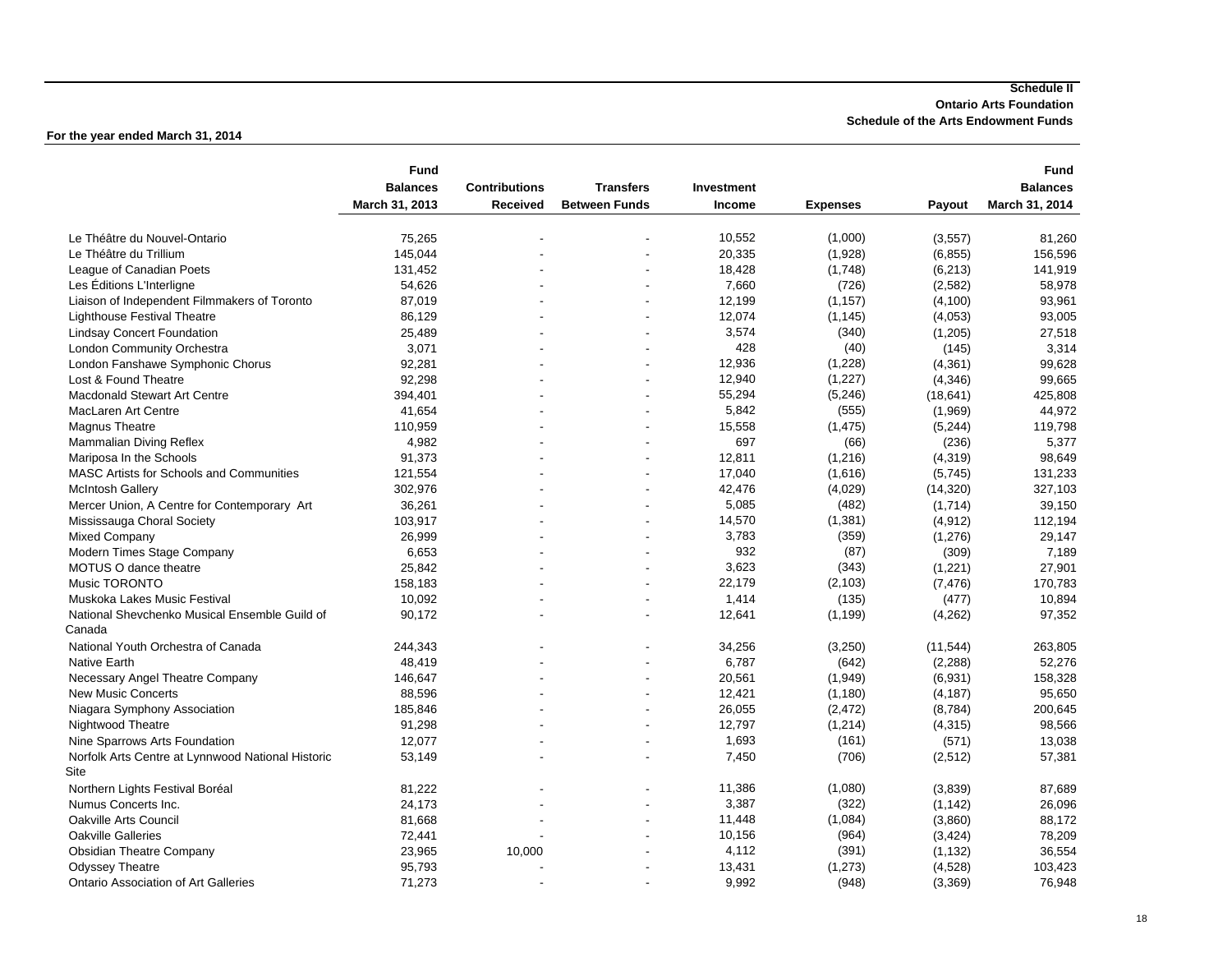**For the year ended March 31, 2014**

|                                              | <b>Fund</b>     |                      |                      |               |                 |            | Fund            |
|----------------------------------------------|-----------------|----------------------|----------------------|---------------|-----------------|------------|-----------------|
|                                              | <b>Balances</b> | <b>Contributions</b> | <b>Transfers</b>     | Investment    |                 |            | <b>Balances</b> |
|                                              | March 31, 2013  | Received             | <b>Between Funds</b> | <b>Income</b> | <b>Expenses</b> | Payout     | March 31, 2014  |
|                                              |                 |                      |                      |               |                 |            |                 |
| <b>Ontario Handweavers and Spinners</b>      | 26,349          | 235                  |                      | 3,706         | (352)           | (1,249)    | 28,689          |
| Open Studio                                  | 139,048         |                      |                      | 19,494        | (1, 847)        | (6, 572)   | 150,123         |
| Opera Atelier                                | 172,242         |                      |                      | 24,150        | (2, 291)        | (8, 141)   | 185,960         |
| Opera Canada                                 | 37,808          |                      | 69,959               | 10,511        | (1,005)         | (4,828)    | 112,445         |
| Opera in Concert                             | 93,502          |                      |                      | 13,107        | (1, 245)        | (4,600)    | 100,764         |
| Opera Lyra                                   | 459,053         |                      |                      | 64,357        | (6, 104)        | (21, 696)  | 495,610         |
| Opera.ca                                     | 15,172          |                      |                      | 2,128         | (203)           | (716)      | 16,381          |
| Orchestra London (Canada)                    | 290,727         |                      |                      | 40,758        | (3,867)         | (13,741)   | 313,877         |
| Orchestra London Chatham-Kent Ontario Branch | 21,998          |                      |                      | 3,083         | (292)           | (1,040)    | 23,749          |
| Orchestra Toronto                            | 34,768          |                      |                      | 4,874         | (463)           | (1,643)    | 37,536          |
| Orchestras Canada                            | 150,377         |                      |                      | 21,083        | (2,001)         | (7, 107)   | 162,352         |
| Orchestras Mississauga                       | 159,317         |                      |                      | 22,335        | (2, 119)        | (7,530)    | 172,003         |
| Orillia Museum of Art and History            | 74,739          |                      |                      | 10,479        | (993)           | (3,532)    | 80,693          |
| Ottawa Art Gallery / Galerie d'art d'Ottawa  | 291,452         |                      |                      | 40,862        | (3,876)         | (13, 775)  | 314,663         |
| <b>Ottawa Bluesfest</b>                      | 45,891          |                      |                      | 6,434         | (612)           | (2, 169)   | 49,544          |
| <b>Ottawa Chamber Music Society</b>          | 222,436         |                      |                      | 31,185        | (2,956)         | (10, 513)  | 240,152         |
| Ottawa International Jazz Festival           | 32,261          |                      |                      | 4,523         | (429)           | (1,525)    | 34,830          |
| Ottawa School of Art                         | 32,610          |                      |                      | 4,573         | (433)           | (1,543)    | 35,207          |
| Ottawa Symphony Orchestra                    | 133,306         |                      |                      | 18,686        | (1,773)         | (6,300)    | 143,919         |
| Peggy Baker Dance Projects                   | 53,788          |                      |                      | 7,542         | (716)           | (2, 542)   | 58,072          |
| Peterborough Artists Inc. "Artspace"         | 55,210          |                      |                      | 7,741         | (735)           | (2,608)    | 59,608          |
| <b>Planet in Focus</b>                       | 8,257           |                      |                      | 1,157         | (108)           | (390)      | 8,916           |
| <b>Pleiades Theatre</b>                      | 25,306          |                      |                      | 3,548         | (337)           | (1, 196)   | 27,321          |
| Power Plant Contemporary Art Gallery at      | 357,175         |                      |                      | 50,073        | (4,750)         | (16, 857)  | 385,641         |
| <b>Harbourfront Centre</b>                   |                 |                      |                      |               |                 |            |                 |
| Professional Writers Association of Canada   | 10,495          |                      |                      | 1,472         | (140)           | (496)      | 11,331          |
| Prologue to the Performing Arts              | 219,177         |                      |                      | 30,727        | (2,914)         | (10, 361)  | 236,629         |
| Queen of Puddings Music Theatre              | 66,259          |                      | (69, 959)            | 4,081         | (381)           |            |                 |
| Quinte Arts Council                          | 107,872         | ÷                    |                      | 15,124        | (1, 433)        | (5,098)    | 116,465         |
| Quinte Ballet School                         | 293,279         |                      |                      | 41,118        | (3,901)         | (13, 861)  | 316,635         |
| Quinte Symphony                              | 10,601          |                      |                      | 1,487         | (141)           | (501)      | 11,446          |
| Red Maple Foundation                         | 71,037          |                      |                      | 9,958         | (946)           | (3, 357)   | 76,692          |
| <b>Regent Theatre Foundation</b>             | 74,801          |                      |                      | 10,487        | (994)           | (3,535)    | 80,759          |
| Renaissance Singers                          | 5,263           |                      |                      | 742           | (71)            |            | 5,934           |
| Robert McLaughlin Gallery                    | 93,234          |                      |                      | 13,072        | (1, 240)        | (4, 407)   | 100,659         |
| Rodman Hall Arts Centre                      | 182,973         |                      |                      | 25,650        | (2, 433)        | (8,648)    | 197,542         |
| Roseneath Theatre                            | 29,688          |                      |                      | 4,164         | (396)           | (1, 342)   | 32,114          |
| Royal Canadian Academy of Arts               | 80,457          |                      |                      | 11,280        | (1,070)         | (3,803)    | 86,864          |
| Royal Conservatory of Music                  | 2,204,374       |                      |                      | 309,038       | (29, 313)       | (104, 187) | 2,379,912       |
| S.A.W. Gallery                               | 28,087          |                      |                      | 3,936         | (375)           | (1,328)    | 30,320          |
| S.A.W. Video                                 | 100,336         |                      |                      | 14,069        | (1, 335)        | (4, 742)   | 108,328         |
| Salamander Theatre for Young Audiences       | 42.458          |                      |                      | 5,953         | (565)           | (2,007)    | 45,839          |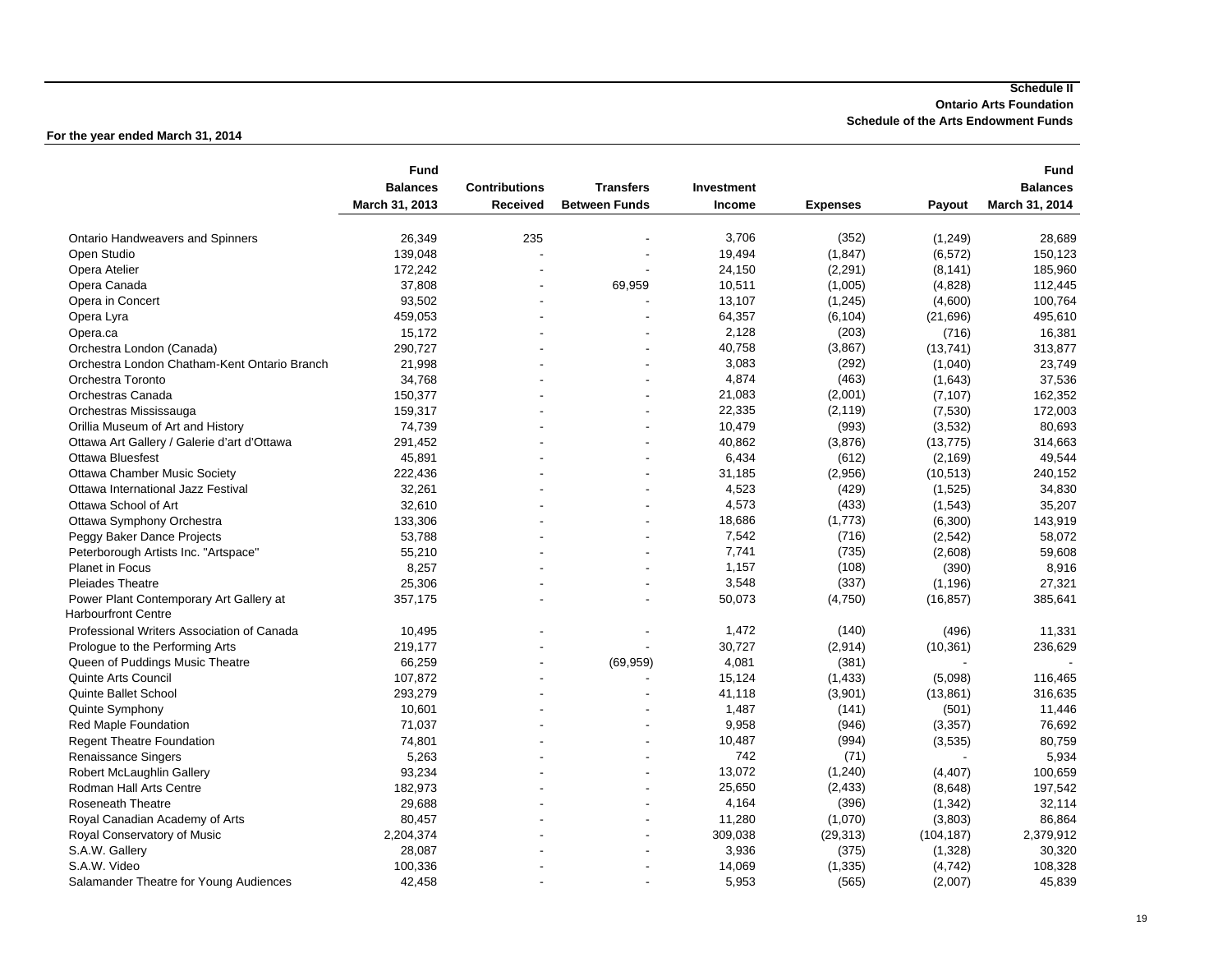**For the year ended March 31, 2014**

|                                                | <b>Fund</b>     |                      |                      |            |                 |            | <b>Fund</b>     |
|------------------------------------------------|-----------------|----------------------|----------------------|------------|-----------------|------------|-----------------|
|                                                | <b>Balances</b> | <b>Contributions</b> | <b>Transfers</b>     | Investment |                 |            | <b>Balances</b> |
|                                                | March 31, 2013  | Received             | <b>Between Funds</b> | Income     | <b>Expenses</b> | Payout     | March 31, 2014  |
|                                                |                 |                      |                      |            |                 |            |                 |
| Scarborough Arts Council                       | 70,074          |                      |                      | 9,825      | (933)           | (3,312)    | 75,654          |
| Scarborough Philharmonic Orchestra             | 21,659          |                      |                      | 3,038      | (286)           | (1,024)    | 23,387          |
| School of Dance (Ottawa) Pre-Professional      | 214,795         |                      |                      | 30,114     | (2, 857)        | (10, 152)  | 231,900         |
| Programme                                      |                 |                      |                      |            |                 |            |                 |
| School of Toronto Dance Theatre                | 54,481          |                      |                      | 7,638      | (726)           | (2,575)    | 58,818          |
| <b>Seaway Valley Singers</b>                   | 3,762           |                      |                      | 526        | (51)            | (178)      | 4,059           |
| Shakespeare In Action                          | 49,543          |                      |                      | 6,944      | (660)           | (2,342)    | 53,485          |
| <b>Showboat Festival Theatre</b>               | 50,869          |                      |                      | 7,051      | (664)           | (2, 397)   | 54,859          |
| Smile Theatre                                  | 74,726          |                      |                      | 10,475     | (993)           | (3,532)    | 80,676          |
| Solar Stage                                    | 122,463         |                      |                      | 17,169     | (1,629)         | (5,788)    | 132,215         |
| Soulpepper Theatre Company                     | 3,655,521       |                      |                      | 512,487    | (48, 612)       | (172, 753) | 3,946,643       |
| Soundstreams Canada                            | 87,606          |                      |                      | 12,283     | (1, 167)        | (4, 141)   | 94,581          |
| St. Bernadette's Family Resource Centre        | 60,477          | ÷                    |                      | 8,480      | (802)           | (2,858)    | 65,297          |
| St. Marys Children's Choir                     | 42,529          |                      |                      | 5,962      | (567)           | (2,010)    | 45,914          |
| St. Thomas - Elgin Public Art Centre           | 48,829          |                      |                      | 6,849      | (650)           | (2,308)    | 52,721          |
| <b>Station Gallery</b>                         | 56,104          |                      |                      | 7,865      | (745)           | (2,627)    | 60,597          |
| <b>Stirling Festival Theatre</b>               | 87,028          |                      |                      | 12,200     | (1, 157)        | (4, 113)   | 93,958          |
| <b>Storytelling Toronto</b>                    | 54,681          |                      |                      | 7,666      | (728)           | (2, 584)   | 59,035          |
| <b>Stratford Summer Music</b>                  | 21,592          |                      |                      | 3,025      | (286)           | (1,019)    | 23,312          |
| Sudbury Symphony Orchestra Association         | 58,055          |                      |                      | 8,141      | (771)           | (2,744)    | 62,681          |
| <b>Symphony Hamilton</b>                       | 12,531          |                      |                      | 1,756      | (167)           | (592)      | 13,528          |
| Tafelmusik Baroque Orchestra                   | 1,467,000       | 9,452                |                      | 206,382    | (19, 578)       | (69, 166)  | 1,594,091       |
| Talisker Players Chamber Music                 | 4,532           |                      |                      | 635        | (62)            | (214)      | 4,891           |
| <b>Tapestry New Opera Works</b>                | 220,864         |                      |                      | 30,966     | (2,936)         | (10, 439)  | 238,455         |
| <b>Tarragon Theatre</b>                        | 1,314,271       |                      |                      | 184,257    | (17, 479)       | (62, 117)  | 1,418,932       |
| <b>Textile Museum of Canada</b>                | 145,599         |                      |                      | 20,413     | (1,937)         | (6,882)    | 157,193         |
| The Cellar Singers                             | 8,050           |                      |                      | 1,129      | (105)           | (379)      | 8,695           |
| The Grand Theatre                              | 576,650         |                      |                      | 80,845     | (7,667)         | (27, 255)  | 622,573         |
| Théâtre Action                                 | 122,458         |                      |                      | 17,169     | (1,629)         | (5,788)    | 132,210         |
| <b>Theatre Collingwood</b>                     | 10,066          |                      |                      | 1,412      | (135)           | (472)      | 10,871          |
| <b>Theatre Columbus</b>                        | 56,468          |                      |                      | 7,916      | (751)           | (2,669)    | 60,964          |
| <b>Theatre Direct Canada</b>                   | 99,567          |                      |                      | 13,958     | (1, 324)        | (4,706)    | 107,495         |
| Théâtre français de Toronto                    | 78,779          |                      |                      | 11,044     | (1,049)         | (3, 723)   | 85,051          |
| Theatre Gargantua                              | 6,939           |                      |                      | 973        | (91)            | (328)      | 7,493           |
| Theatre Kingston                               | 14,909          |                      |                      | 2,090      | (199)           | (705)      | 16,095          |
| Théâtre la Catapulte                           | 71,865          |                      |                      | 10,075     | (956)           | (3, 397)   | 77,587          |
| <b>Theatre Orangeville</b>                     | 47,247          |                      |                      | 6,626      | (628)           | (2, 233)   | 51,012          |
| <b>Theatre Passe Muraille</b>                  | 180,344         |                      |                      | 25,283     | (2, 399)        | (8,524)    | 194,704         |
| Thirteen Strings Chamber Orchestra             | 62,322          |                      |                      | 8,735      | (829)           | (2,946)    | 67,282          |
| Thousand Islands Foundation for the Performing | 688,264         |                      |                      | 96,499     | (9, 151)        | (32, 228)  | 743,384         |
| Arts                                           |                 |                      |                      |            |                 |            |                 |
| Thunder Bay Art Gallery                        | 29,790          |                      |                      | 4,175      | (397)           | (1,408)    | 32,160          |
|                                                |                 |                      |                      |            |                 |            |                 |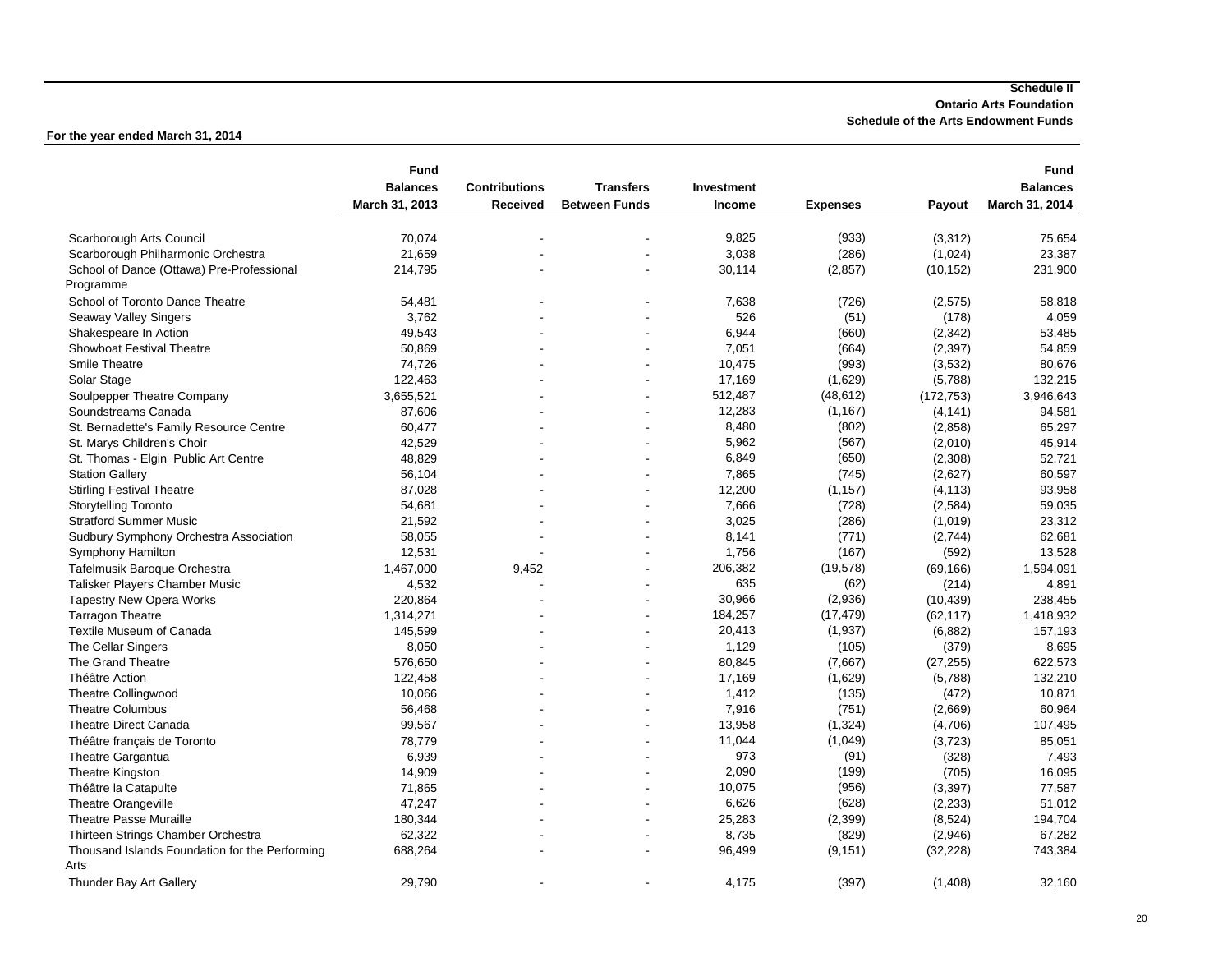**For the year ended March 31, 2014**

|                                            | <b>Fund</b>      |                      |                      |              |                 |                  | <b>Fund</b>     |
|--------------------------------------------|------------------|----------------------|----------------------|--------------|-----------------|------------------|-----------------|
|                                            | <b>Balances</b>  | <b>Contributions</b> | <b>Transfers</b>     | Investment   |                 |                  | <b>Balances</b> |
|                                            | March 31, 2013   | Received             | <b>Between Funds</b> | Income       | <b>Expenses</b> | Payout           | March 31, 2014  |
| Thunder Bay Symphony                       | 33,839           | $\blacksquare$       |                      | 4,746        | (451)           | (1,599)          | 36,535          |
| <b>Timmins Symphony Orchestra</b>          | 142,359          |                      |                      | 19,959       | (1,893)         | (6, 728)         | 153,697         |
| <b>Toronto Arts Foundation</b>             | 31,861           |                      |                      | 4,467        | (423)           | (1, 495)         | 34,410          |
| <b>Toronto Children's Chorus</b>           | 1,066,707        |                      |                      | 149,550      | (14, 186)       | (50, 416)        | 1,151,655       |
| <b>Toronto Consort</b>                     | 36,926           |                      |                      | 5,179        | (493)           | (1,745)          | 39,867          |
| <b>Toronto Dance Theatre</b>               | 170,590          |                      |                      | 23,917       | (2,269)         | (8,063)          | 184,175         |
| <b>Toronto International Film Festival</b> | 5,226,531        | 12,289               |                      | 733,664      | (69, 592)       | (246, 735)       | 5,656,157       |
| Toronto Mendelssohn Choir                  | 178,991          |                      |                      | 25,094       | (2,380)         | (8,460)          | 193,245         |
| <b>Toronto Operetta Theatre</b>            | 145,079          |                      |                      | 20,339       | (1,928)         | (6, 855)         | 156,635         |
| Toronto Philharmonia                       | 149,865          |                      |                      | 21,126       | (1,993)         |                  | 168,998         |
| <b>Toronto School of Art</b>               | 73,895           |                      |                      | 10,361       | (983)           | (3, 410)         | 79,863          |
| <b>Toronto Summer Music Foundation</b>     | 17,862           |                      |                      | 2,503        | (237)           | (844)            | 19,284          |
| <b>Trinity Square Video</b>                | 143,305          |                      |                      | 20,091       | (1,905)         | (6, 773)         | 154,718         |
| Upper Canada Playhouse                     | 5,656            |                      |                      | 792          | (76)            | (267)            | 6,105           |
| Via Salzburg                               | 30,940           |                      |                      | 4,363        | (412)           |                  | 34,891          |
| Visual Arts Centre of Clarington           | 56,270           |                      |                      | 7,888        | (747)           | (2,660)          | 60,751          |
| Volcano                                    | 8,314            |                      |                      | 1,165        | (109)           | (391)            | 8,979           |
| <b>Westben Arts Festival Theatre</b>       | 7,295            |                      |                      | 1,023        | (95)            | (345)            | 7,878           |
| <b>White Water Gallery</b>                 | 31,413           |                      |                      | 4,429        | (417)           |                  | 35,425          |
| Windsor Symphony Orchestra                 | 637,508          |                      |                      | 89,376       | (8, 475)        | (30, 131)        | 688,278         |
| <b>WKP Kennedy Gallery</b>                 | 64,788           |                      |                      | 9,083        | (862)           | (3,062)          | 69,947          |
| Women's Musical Club of Toronto            | 47,406           |                      |                      | 6,647        | (629)           | (2, 241)         | 51,183          |
| Workers Arts and Heritage Centre           | 129,213          |                      |                      | 18,116       | (1,718)         | (6, 107)         | 139,504         |
| Writers Union of Canada                    | 26,197           |                      |                      | 3,673        | (347)           | (1, 242)         | 28,281          |
| Young People's Theatre                     | 509,849          |                      |                      | 71,479       | (6,780)         | (24,097)         | 550,451         |
| <b>YYZ Artists' Outlet</b>                 | 72,580           |                      |                      | 10,173       | (966)           | (3,430)          | 78,357          |
|                                            | 52,382,889<br>\$ | \$<br>277,392 \$     | $-5$                 | 7,367,112 \$ | $(698, 776)$ \$ | $(2,455,375)$ \$ | 56,873,242      |